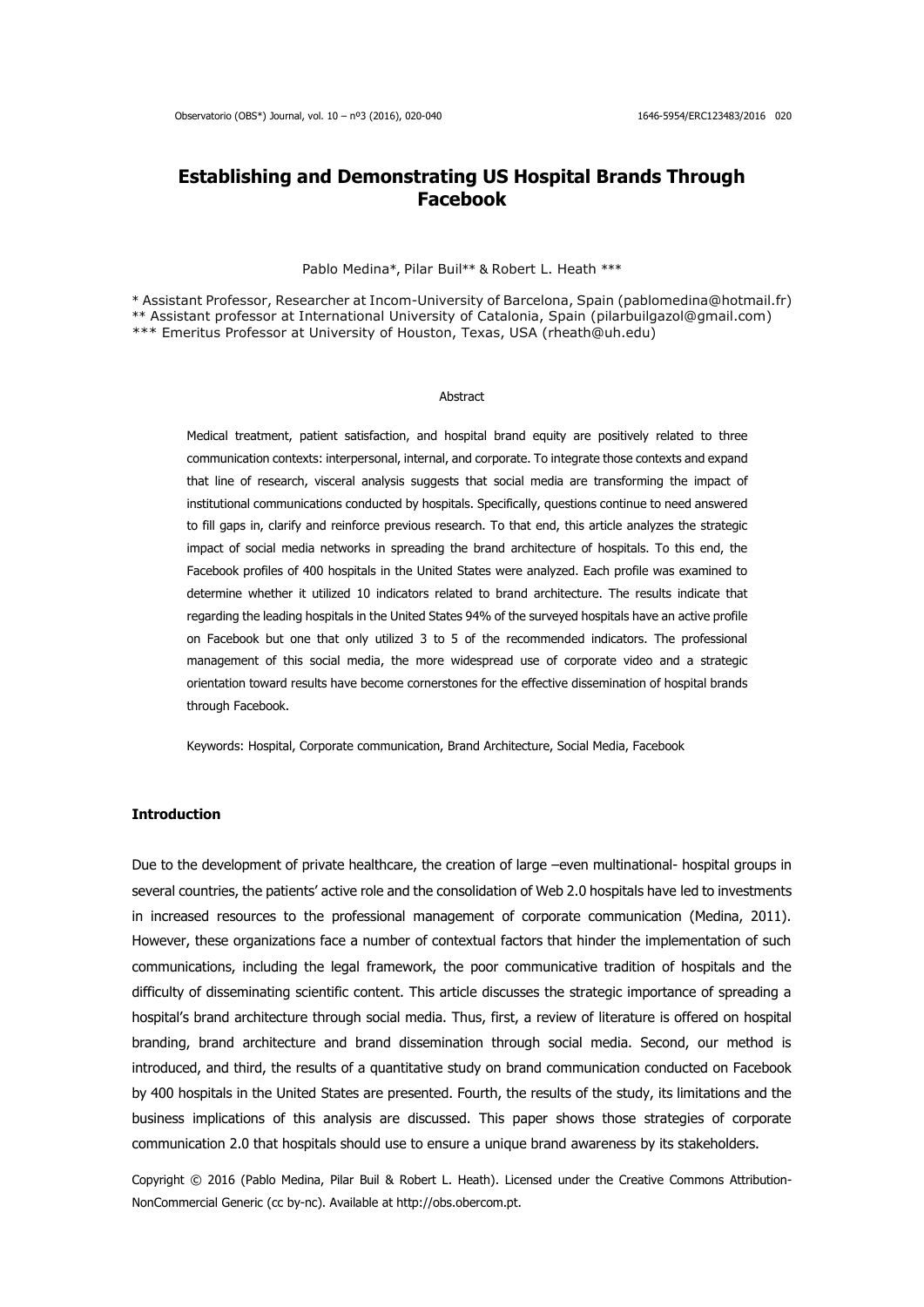#### **Corporate Communication in Hospitals**

#### **The Hospital Brand**

Hospital communications can be divided into three categories: interpersonal, internal, and corporate. Each type has a specific role and myriad challenges. It involves the presentation of quality medical treatment, patient satisfaction, and brand equity. The quality of the interpersonal communication between the health professional and the patient determines patient satisfaction (Cléber, Jin, Levinson, & Meltzer, 2008), influences the patient's physical and psychological results of medical treatment (Wright, Sparks, & O'Hair, 2008) and, therefore, affects the success of the medical consultation (Berry, 2007). The doctor-patient communicative relationship is affected by the existing information asymmetry between the two (McKee & Healy, 2002), the social support that the patient receives from friends and family members (Wright et al., 2008) and cultural factors, such as language or religion (Angelelli & Geist-Martin, 2005).

The importance of effective interpersonal communication has fostered the development of the professional management of hospital internal communications. This relationship building activity creates social ties among employees, helps avoid conflicts (Decaudin, Igalens, & Waller, 2006; Ongallo, 2007) and enhances employee identification with the brand for which they work (Sharma & Kamalanabhan, 2012).

Development of internal and external communications offers many relationship and brand opportunities, but has compelled an increasing number of hospitals to rely on professional management of corporate communication. Van Riel and Fombrun (2007, p. 25) defined this professional role as "the set of activities involved in managing and orchestrating all internal and external communications aimed at creating favorable starting points with stakeholders on which the company depends". Professional communications management is a strategic management function that concerns the entire organization (Balmer, 2012), seeks to increase shareholder confidence (Goodman, 2006; Luecke, 2007) and has as its ultimate goal the conversion of these stakeholders into "company evangelists" (Argenti, 2009). The primary measures for effective corporate communications are corporate identity, image and reputation, the integration of verbal and behavioral activities and the relationship building between the organization and its stakeholders (Frandsen & Johansen, 2013). Such corporate communication, given the potentialities of social media, can gain impact through effective use of brand architecture (identity, mission, vision, values, culture, and image). Thus, this research project is aware of the need for high quality communication in three dimensions: interpersonal, internal, and corporate as a means for strategically creating, reinforcing, and changing hospitals' brands.

These theoretical groundings suggest that brand concerns the entire organization (Balmer, 2012; Dacin & Brown, 2006) and is translated into emotional affects and functional values that help organizations realize their potential (De Chernatony, 2010). Brand refers to the visual, verbal and behavioral expression of an organization's unique business model (Knox & Bickerton, 2003) and has as its primary objective the creation of a unique corporate identity (Abratt & Kleyn, 2011).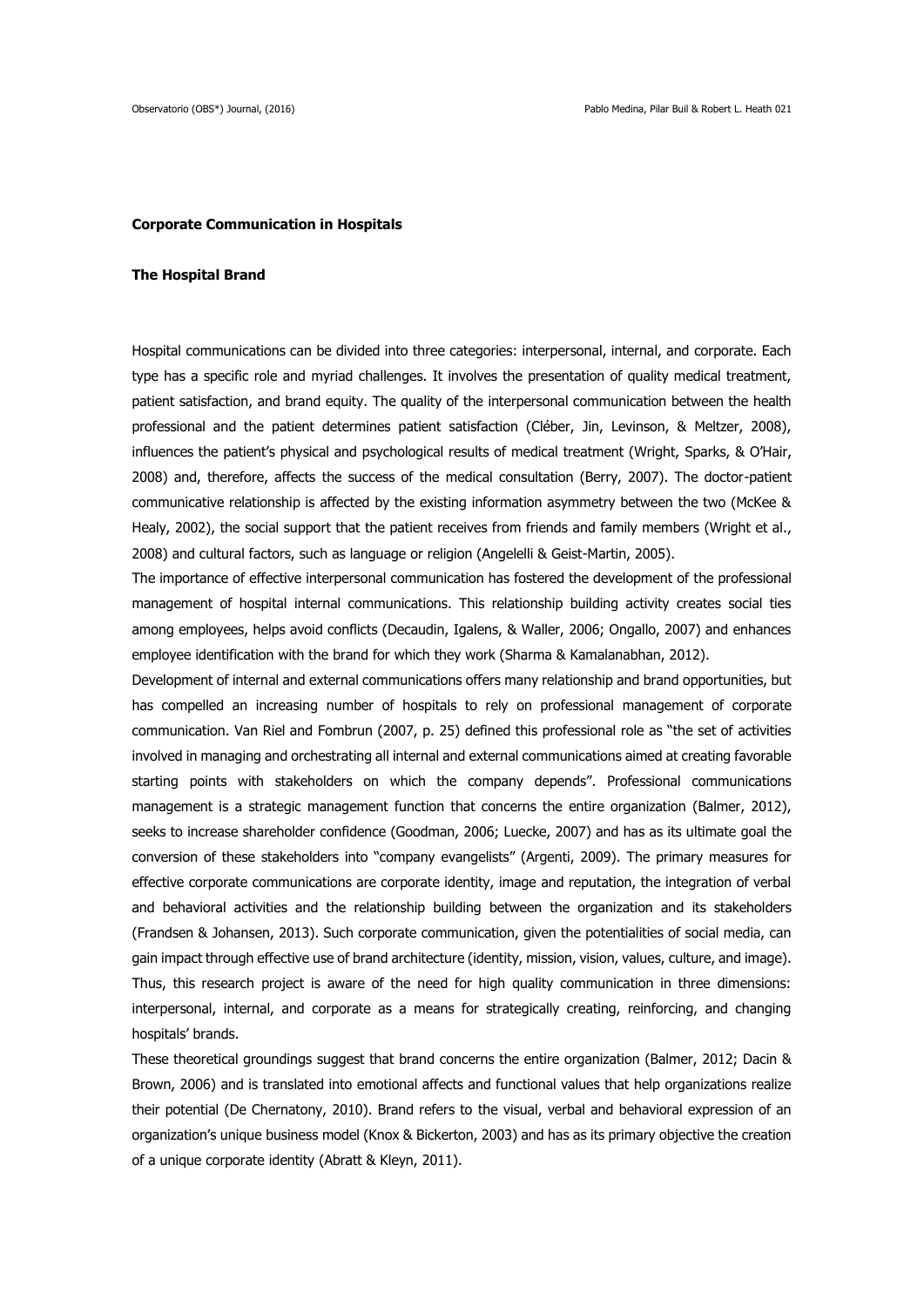Communication managers shoulder the primary function of positioning the brand in the minds of stakeholders (Brown, Dacin, Pratt, & Whetten, 2006) which included increasing its credibility (Hyun & Whitehill, 2011). Brand promotion among employees is critical to any organization (Abratt&Kleyn, 2012; Vallaster &Lindgreen, 2011; Webster& Keller, 2004). Of special importance in the hospital setting, where the employee is the primary communicator, it is necessary for corporate communication managers to make the brand active and use it to unite all of a hospital's employees with respect to the hospital's culture and mission (Naveen, Anil, &Smruthi, 2014). The brand helps the employee commit to the organization (Argenti, 2003). For that reason, corporate communication managers need means by which to help employees communicate effectively and build identifications with one another and with patients.

Patients are becoming more selective in choosing their health products (Sparer, 2011); it is essential that hospitals communicate their brand to patients, establish an emotional connection between the employees and patients (Kemp, Jillapalli, &Becerra, 2014) and be capable of building trust with them (Naveen et al., 2004). In sum, as brand reflects customer satisfaction (Anisimova, 2013), corporate communication needs a means by which to communicate effectively to help employees deliver excellent care and build lasting relationships with patients. Thus, interpersonal, internal, and corporate communication are inherently interconnected and interdependent.

### **Hospitals' Brand Architecture**

Like those for any organization, the corporate communicators for hospitals must understand and strategic employ brand architecture, which, according to Nieto (2005), consists of five elements: identity, values, mission, vision, and culture. These architecture are part of the foundation for the strategic formation of corporate identity. Define precisely these five elements is essential to ensure a unique brand perception. This is a strategic work that hospitals do before spreading their brand among its stakeholders, hence the need to fully understand each element.

Corporate identity refers to the personality of the organization, i.e., its history, ethics, philosophy, behavior, and standards (Capriotti, 1999). This identity is a source of competitive advantage (Atakan & Eker, 2007; He & Balmer, 2008) that also influences the organization's reputation (Abratt & Kleyn, 2012). The identity is related to the image and vision of the company (Van Riel & Fombrun, 2007) and its strategy. In fact, strategy and identity are interdependent (Balmer, Stuart, & Greyser, 2009; He & Balmer, 2013). The objective of corporate identity is to strategically differentiate the company's positioning and its services in the eyes of stakeholders (Cornelissen, 2004) and to persuasively transmit the brand's potential to these stakeholders (Balmer, 2012).

In addition to identity, hospitals must define their corporate values. These values guide the organization in its policies, planning, and communications (Morel, 2005) and help it build community among employees (Barret, 2003). Values are reflected in worker behavior (Cornelissen, 2004; Jaakson, 2010) and are a key to an organization's success (Sheehan & Isaac, 2014). For those reasons, companies devote substantial effort to informing employees about the importance of knowing and respecting corporate values (Aggerholm, Andersen, Asmuß, & Thomsen, 2009). To help create brand equity, corporate values should add unique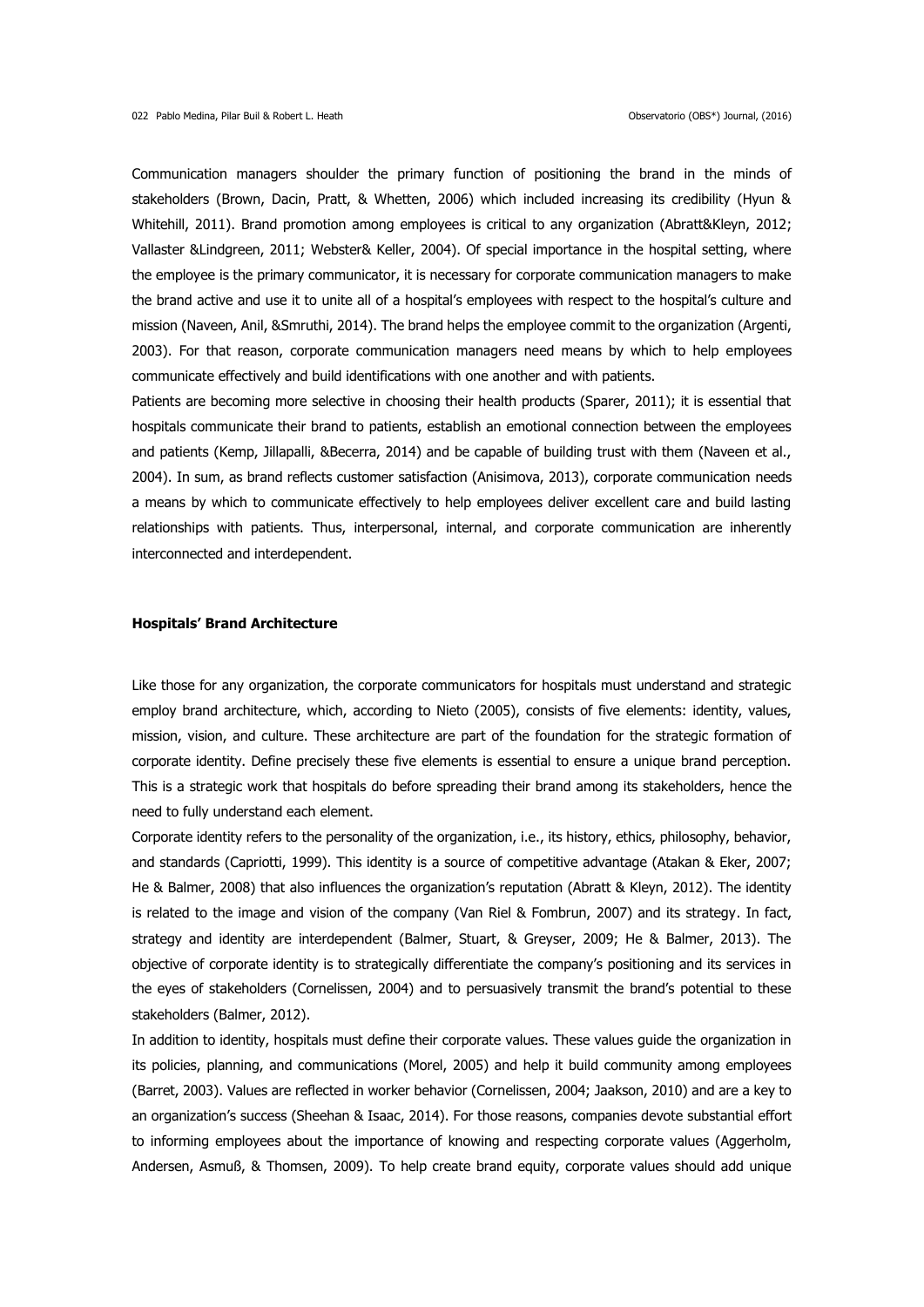value to an organization's brand that no competitor can imitate (Urde, 2003). Therefore, it is critical that these values be rooted in the worldviews of the company's directors, other employees and stakeholders (Thomsen, 2005).

In addition to identity and values, the third element of a hospital's brand architecture is its mission. "Mission" refers to the organization's economic, social, or community objectives (Nieto, 2005). Mission guides the organization's employees toward a common goal (Cochran, David, & Gibson, 2008) and defines their work practices and work quality (Blair-Loy, Wharton, & Goodstein, 2011). The mission enables company stakeholders to learn the company's intentions (Bartkus & Glassman, 2008), its unique goals. Adding meaning to the organization's goals improves communication with the stakeholders (Desmidt, Prinzie, & Decramer, 2011) because it shapes the rationale for communication as well as its message content.

Once the hospital has defined its identity, values, and mission, the element vision, which, according to Barret (2003), consists of a compelling statement of the goal that the organization intends to achieve in the longterm. In addition to its long-term nature (Nieto, 2005), each vision should be concise, clear and capable of inspiring employees (Kantabutra, 2008). Above all, it should encompass all of the interests of the organization and be viewed by employees as desirable (Kantabutra & Avery, 2010). Additionally, the vision must define an objective for the brand and integrate corporate values with the objective (De Chernatony, 2010). Companies should define the vision and mission so that stakeholders can understand an organization's objectives and the strategies used to achieve them (Toftoy & Chatterjee, 2004).

As they combine to express an organization's brand, identity, values, mission and vision express the organization's functionality, the perspectives of how it works – its corporate culture—to differentiate each hospital from others. The corporate culture embodies an organization's identity (Mora, 2009), is a source of behavioral inspiration for employees (Marshall & Adamic, 2010) and helps the organization implement a unique way of working that contributes to its brand personality (Salzer-Mörling & Strannegard, 2004). In hospitals, corporate culture expresses the organization's ability to align its mission, values and professional practices every day so that, in this way, the hospital can strategically provide a health service with value added brand equity (Nelson, Taylor, & Walsh, 2014). Corporate culture supports employee engagement and encourages them to perform their jobs well (Pinho, Rodrigues, & Dibb, 2014; Whiteley, Price, & Palmer, 2013). Based on what and how an organization communicates (Wright et al., 2008), its corporate culture should be consistent with its brand and corporate values (De Chernatorny & Cottam, 2008).

Once the hospital has defined its brand architecture (i.e., identity, values, mission, vision and culture), it needs to use these elements to express the hospital's brand image to its stakeholders. Effectively accomplished, brand shapes how stakeholders perceive the organization and relate to it (Balmer&Greyser, 2002; He & Balmer, 2008). As the outcome of the organization's communication, stakeholders should perceive the attributes and values that form the brand image (Costa, 2006).

This image must be aligned with identity elements, especially those of vision and corporate culture (Gregory, 2007). Otherwise, an inconsistency between image and corporate identity may result in an organizational crisis (Chun, 2005). Managing the brand image is a strategic issue for any company (Morel, 2005) because it determines the success of organizational marketing (Balmer & Greyser, 2006) and the value that the organization can add to its products/services and employees (Van Riel & Fombrun, 2007). Brand image, efficiently used, can become an indispensable means for building an organization's corporate reputation (Capriotti, 1999).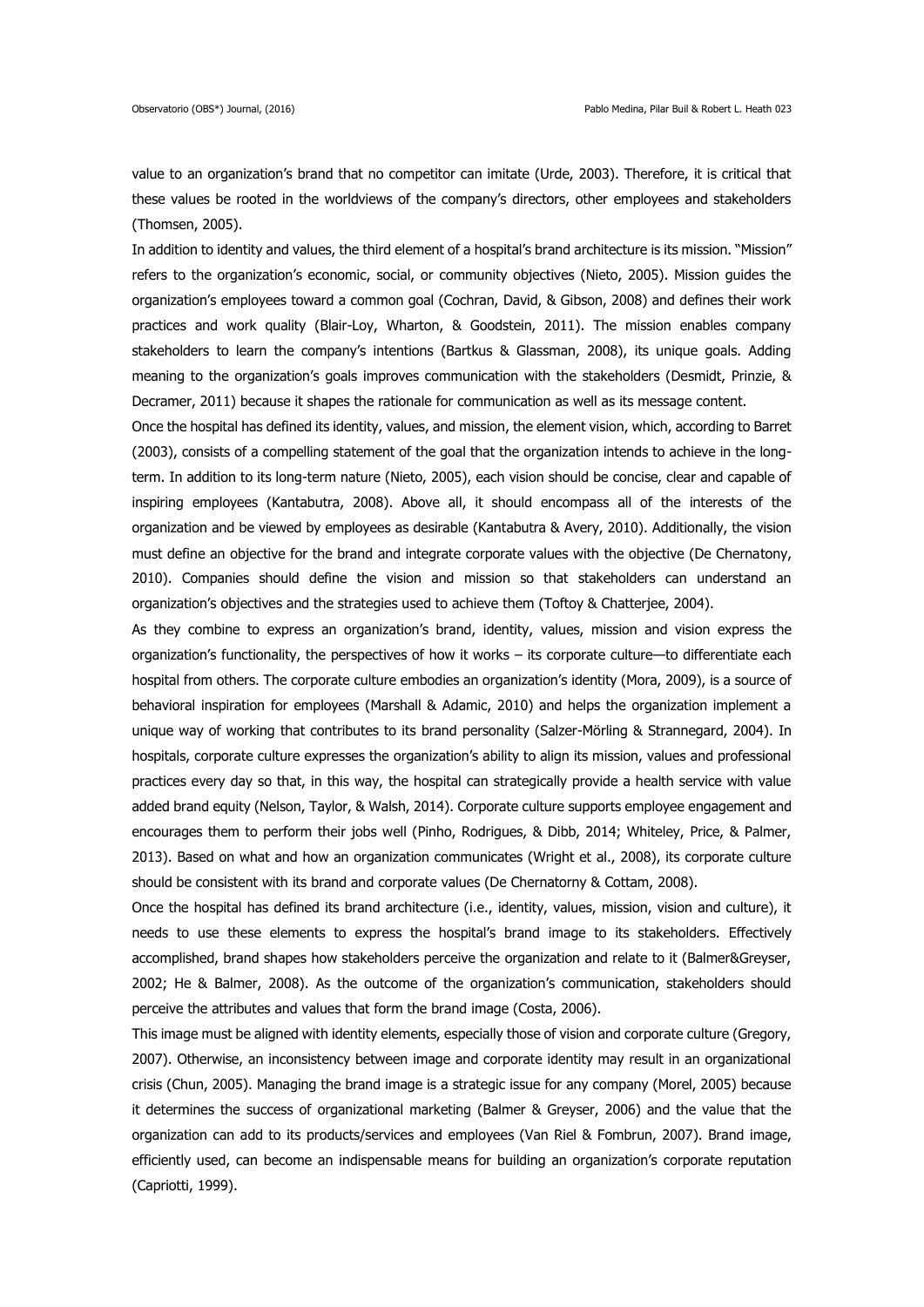#### **Diffusion of Hospital Brand Architecture Through Facebook**

As a result of their participatory nature and the user's prominent role in the communication process (Adams, 2010; Eysenbach, 2008), social media have become fundamental to generating brand value and corporate recognition (Fanion, 2011; Jensen, Muñiz, & Arnould, 2009). Thus, hospitals are increasingly turning to social media not only because they help patients better understand diseases and treatments (Kamel & Wheeler, 2007) but also because they enable hospitals to improve the services offered (Van de Belt, Berben, Samson, Engelen, & Schoonhoven, 2012) and to establish a more fluid communicative relationship between the health professional and the patient (Rozental, George, & Chacko, 2010; The Change Foundation, 2011). "Moreover, patients are increasingly active in social media: the most popular social media for patients, Patientslikeme, has more than 400,000 members; 41% of patients are using social media to choose a specific hospital or medical facility, and 55% of patients trust information via social media from hospitals (Expio, 2015)".

To gain full impact of such communication, organizations use brand architecture to shape their image and create their brand, hospitals utilize various media, among which the Internet and social media are prominent. Disseminating the brand over the Internet is key to reaching external stakeholders (Okazaki, 2006) and helping employees establish an image of their organization (Heilmann, 2010).

Facebook is a prominent social media, perhaps the most important such network worldwide. As of June 2014, the service has 829 million active daily users, of whom 654 million access the service on mobile communication devices (Facebook Newsroom, 2014). The communicative impact of this social media led Gómez and Soto (2011) to argue that corporate use of such social media should be managed by public relations professionals. The strategic management of Facebook involves developing basic structures with the latitudes and confinements of regulatory frameworks (Linke & Zerfass, 2013). Only by being professionally managed can the communicative potential of this network be exploited (Wright & Hinson, 2009).

Facebook is a means to implement institutional communication strategies (Waters, Burnett, Lamm, & Lucas, 2009) because of the several advantages that the social media provides: it promotes corporate identity (Booth & Matic, 2011) through the diffusion of elements such as mission and vision (McCorkindale, 2010), helps generate brand recognition (Tsimonis & Dimitriadis, 2014), creates a sense of community between the user and the brand (Hays, Page, & Buhalis, 2013), and positively affects the organization's brand image (Bruhn, Schoenmueller, & Schäfer, 2012).

It has become well established in users communication protocols. Consumers tend to spend more time on Facebook pages than corporate business pages (Levy & Birkner, 2011). In fact, 80% of users or social media prefer Facebook as the means through which branded entities contact them (Business2Community, 2013). Because of its capabilities and wide adoption, Facebook has become a decisive platform to generate commitment from consumers and strengthen consumer relationships with companies (Brodie, Ilic, Biljana, & Hollebeek, 2011). For a brand, it is risky not be present in a communication channel as powerful as Facebook (Divol, Edelman, & Sarrazin, 2012). Thus, Facebook has become a fundamental instrument for the branding activities of any company (Hutter, Hautz, Dennhardt, & Füller, 2013).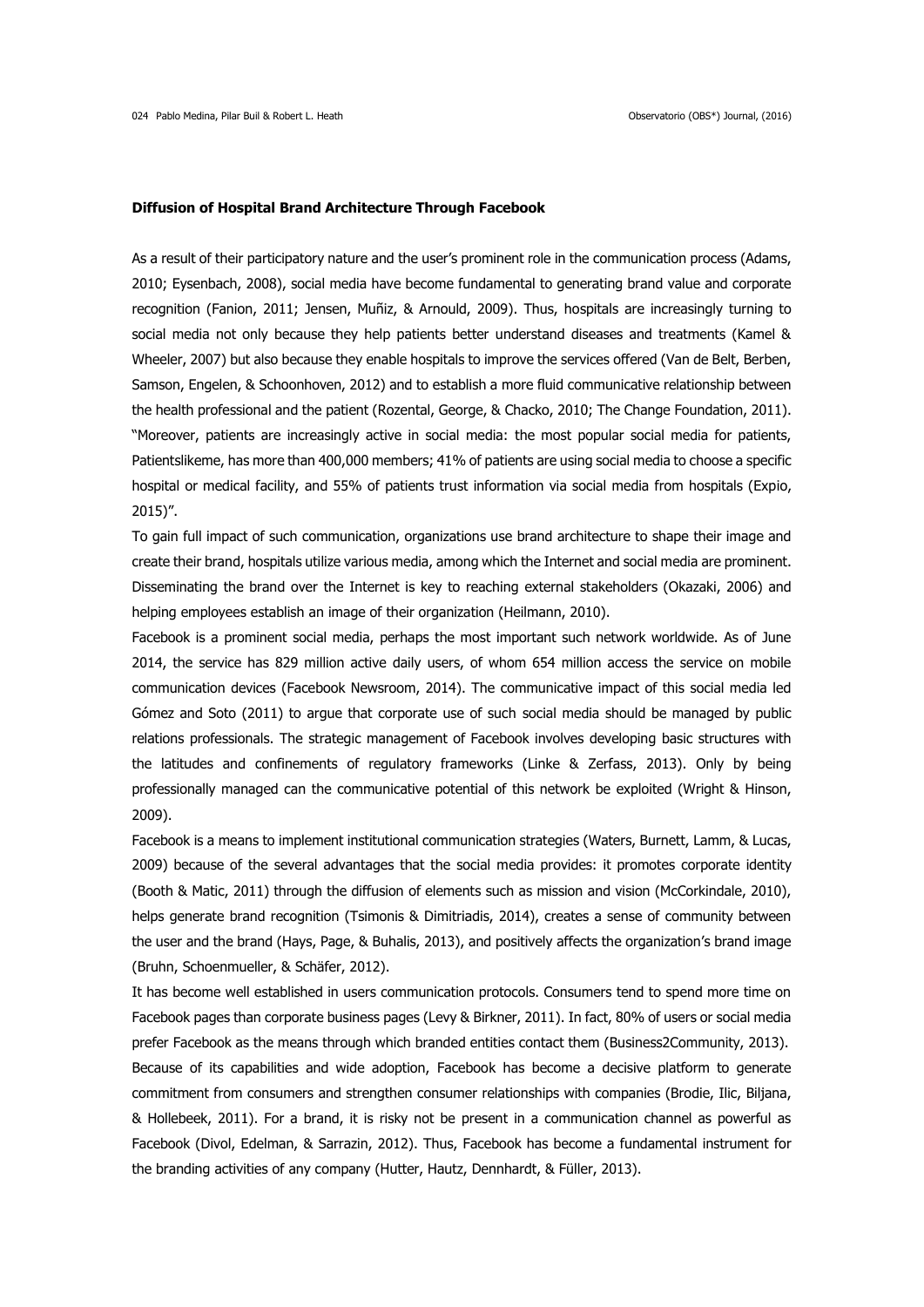Given these communication challenges and potentialities, ones that grow in number and depth each year, this study asked four questions that may help understand the use of Facebook as a tool US hospitals use because its ability to help them put their brand architecture (identity, mission, vision, values, culture, and image) into play. This analysis rests on 10 indicators. The research methods, which are explained in the next section, were used to seek to answer the following questions:

RQ1: For US hospitals, is Facebook a useful tool to disseminate brand architecture?

RQ2: Do these organizations take advantage of the visibility afforded by Facebook to spread

their brand architecture, i.e., their identity, mission, vision, values and culture?

RQ3: Is Facebook viewed as a platform to enhance the hospital's brand image?

RQ4: Does the use of Facebook in these ways and to these ends differentiate the top ranked US hospitals from the ones on the bottom ranked?

# **Method**

To better understand the type of strategies used in brand communication by hospitals in the United States, we analyzed the Facebook profiles of 400 hospitals in that country. The selection of the 400 hospitals was based on the World Hospitals Ranking Web of Spain's Superior Council of Scientific Research (Consejo Superior de Investigaciones Científicas de España - CSIC), which is one of the most renowned scientific organizations in Europe.1 In July 2014, the list of the Top US Hospitals included a total of 3.619 hospitals. In this article, the first 300 hospitals on this list are analyzed, that is, the 300 US hospitals that have an independent Web domain and relatively more Internet visibility; and the results obtained are compared with the analysis done about the 100 hospitals on the bottom in order to make a stronger study about the use of brand communication in social media.2

To study the brand communications of each hospital, we analyzed the official corporate page that each hospital has on Facebook. That is, the Facebook profiles of individual hospital departments or unofficial profiles were not considered. On each hospital's official Facebook page, three sections were examined (Information, Events and Videos), and a total of 10 indicators were used to determine the richness of corporate communications (view Table 1. Indicators analyzed).<sup>3</sup>

| abic 1. Indicators Andreca |                    |                                                       |
|----------------------------|--------------------|-------------------------------------------------------|
| Section                    | Subject            | <b>Indicators</b>                                     |
| <b>Information Section</b> | Corporate Identity | 1) description of the hospital                        |
|                            |                    | 2) links to other corporate pages<br>for the hospital |
|                            | Values             | 3) enumeration of hospital values                     |

Table 1. Indicators Analyzed

<u>.</u>

 $1$  To produce this ranking, the CSIC uses various indicators that assess the professional and research activity of each hospital. To measure a hospital's Web impact factor, four indicators are used: page size, visibility, rich files and academic nature. Official website: http://hospitals.webometrics.info/es/metodologia.

 $2$  The complete list of analyzed hospitals is provided in the Appendix 1 and Appendix 2.

<sup>&</sup>lt;sup>3</sup> The analysis was conducted from November 26, 2014, to March 26, 2015.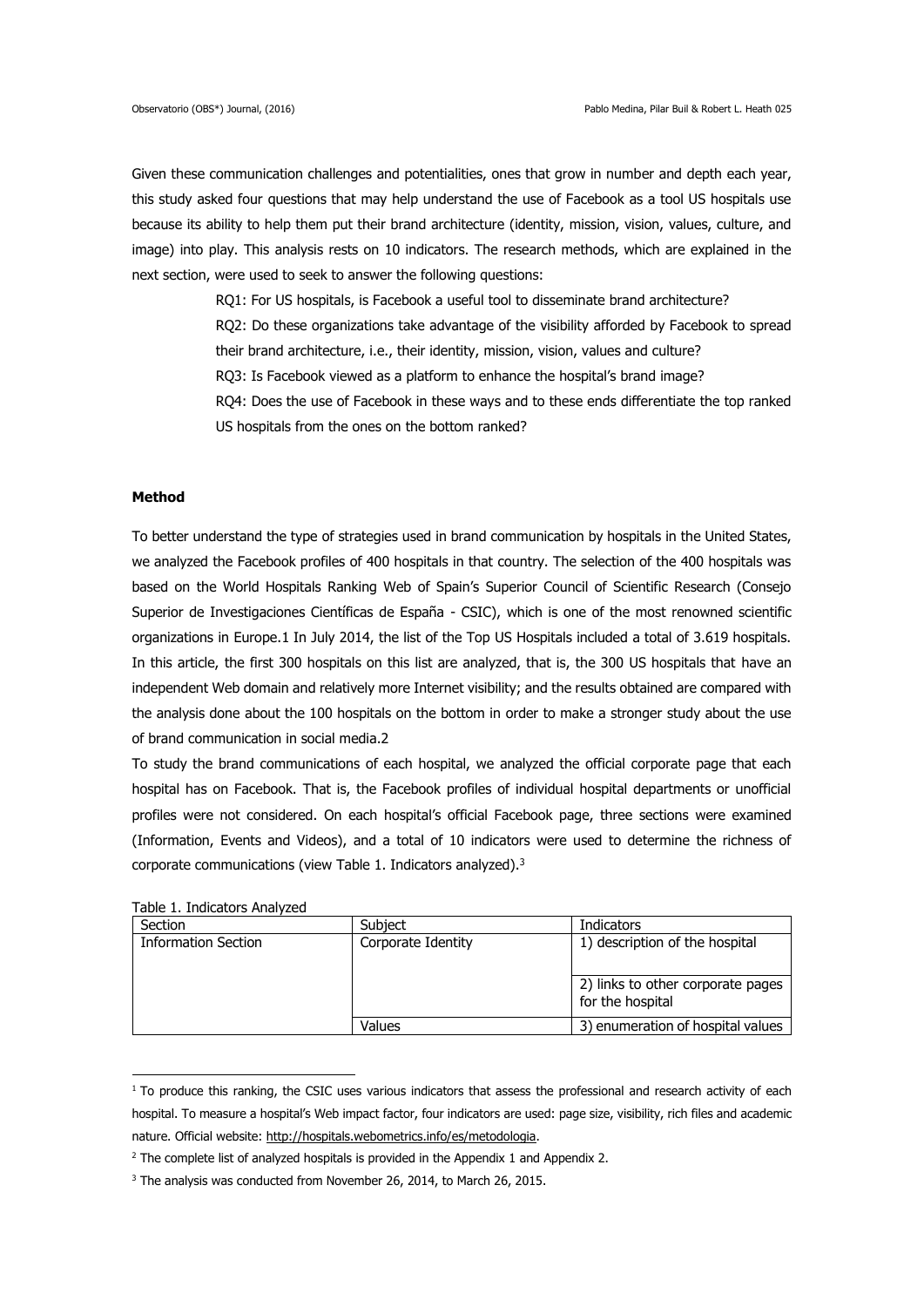|                       | Mission           | 4) description of this corporate  |  |
|-----------------------|-------------------|-----------------------------------|--|
|                       |                   | item                              |  |
|                       | Vision            | 5) description of the hospital's  |  |
|                       |                   | culture                           |  |
|                       |                   | 6) list of the awards received by |  |
|                       |                   | the hospital                      |  |
|                       | Image             | 7) explanation of the hospital's  |  |
|                       |                   | history                           |  |
|                       |                   | 8) presence of the corporate logo |  |
|                       |                   | in the profile picture            |  |
| <b>Events Section</b> | Image             | 9)<br>description of<br>corporate |  |
|                       |                   | events                            |  |
| <b>Videos Section</b> | Corporate Culture | 10) existence of corporate videos |  |
|                       |                   | in which a health professional    |  |
|                       |                   | played a leading role             |  |

# **Results**

Our investigation of the strategic communication of brand architecture was based on three principles: order, clarity, and internationality. Order implies that only information presented in an orderly manner in the different sections analyzed on Facebook was considered. Information that appeared in a dispersed manner in other sections was not analyzed. Clarity implies that only the corporate items that are clearly identified as such by the hospital itself (e.g., mission and values) were considered. Texts and images that describe aspects of the hospital in an unclear manner were not analyzed. Internationality implies that only the hospital profiles that are in English were analyzed. Those that were written in other local or foreign languages (e.g., Spanish) were not considered.

The first finding is that, in relation with the first 300 hospitals, 94% of the analyzed hospitals have an active Facebook profile that is used as the hospital's official page in this network. That is, of the 300 analyzed hospitals, only 18 did not have a Facebook profile or had a profile that was not activated or did not contain any information. The 10 indicators considered in this analysis were used to assess how the top 300 US hospitals disseminate their brand architecture. In the following, the results are presented for each of the elements of this architecture (i.e., identity, values, mission, vision, and corporate culture) and for corporate image.

#### **Identity**

To identify this element, two indicators were used: a) a description of the hospital and b) links to the hospital's other corporate websites. According to the data, 92.20% of the hospitals provided a description of their organization, and 99.30% of hospitals provided links to other corporate websites in which their organization is present (e.g., affiliated universities or research centers).

# **Values**

This indicator was used to assess whether each hospital stated its corporate values. According to our analysis, 2.13% of the hospitals describe their values.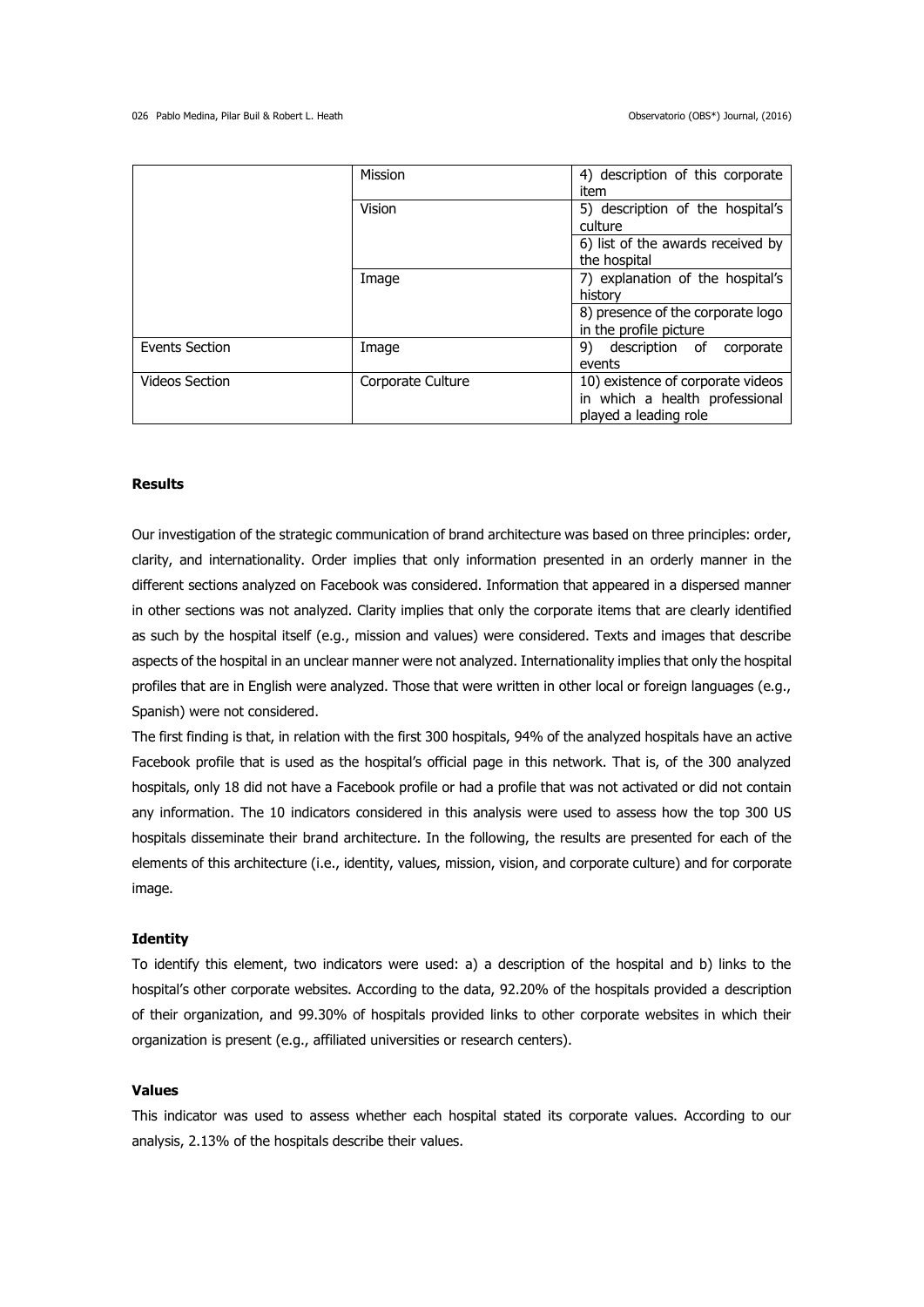## **Mission**

This indicator was examined by examining whether each hospital described it corporate mission. The results indicate that 18.80% of the hospitals provided this description.

### **Vision**

Similarly, this indicator was used to determine whether each hospital described its vision. It was found that 6.02% of the analyzed hospitals describe their vision.

### **Corporate Culture**

To study this element, two indicators were used: a) a description of awards and recognition received by the hospital and b) corporate videos in which hospital medical personnel prominently appeared. Analysis revealed that 18.80% of the hospitals advertised their awards and recognitions, and 18.09% provided corporate videos in which the prominent figures were health professionals who were employed by the hospital.

## **Corporate Image**

To assess this element, three indicators were used: a) a description of historical milestones, b) the presence of the corporate logo in the profile picture and c) a description of corporate events in which the hospital participated. According to the results, 43.97% of the hospitals cite the milestones that have played a leading role in the organizations' history (i.e., organizational expansion or research findings), 87.59% use a corporate logo as the main image on their Facebook profile, and 32.27% describe a corporate event in which the hospital participated (e.g., conferences or seminars on health prevention).

As shown in Table 2, 80.5% of the 300 hospitals utilize three to five of the 10 indicators. Additionally, no hospital with an active Facebook profile failed to utilize at least one of the 10 indicators. The four hospitals that utilized the most indicators (a total of eight indicators each) were the University of Pittsburgh Medical Center, the Carolinas Healthcare System, the Palo Alto Medical Foundation and NCH Healthcare System, Naples Hospital (Table 3). Finally, the three most frequently appearing indicators were links to the hospital's other corporate websites, the description of the hospital organization and the presence of the hospital's corporate logo in the profile picture (Table 4).

| Number of indicators | Number of<br>hospitals | Percentage |       |
|----------------------|------------------------|------------|-------|
| 10                   | 0                      | 0%         |       |
| 9                    |                        | $0\%$      |       |
| 8                    | 4                      | 1.42%      |       |
|                      | 9                      | 3.19%      |       |
| 6                    | 24                     | 8.51%      |       |
| 5                    | 72                     | 25.53%     |       |
| 4                    | 86                     | 30.50%     | 80.5% |
| 3                    | 69                     | 24.47%     |       |
|                      | 14                     | 4.96%      |       |
|                      | 4                      | 1.42%      |       |
|                      |                        | $0\%$      |       |

#### Table 2. Percentage of Utilized Indicators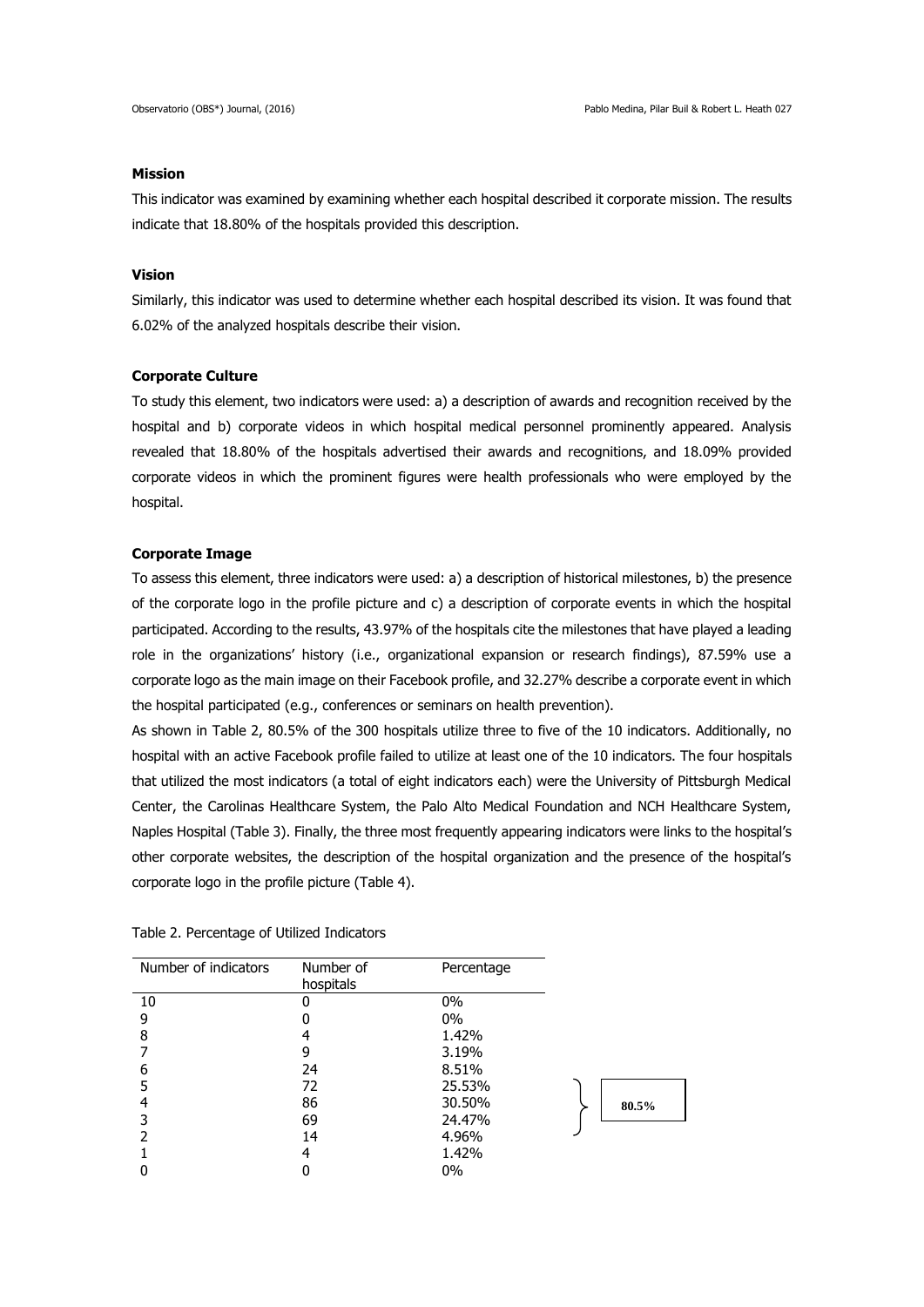028 Pablo Medina, Pilar Buil & Robert L. Heath Observatorio (OBS\*) Journal, (2016)

Total 282 100%

#### Table 3. Hospitals That Utilize at Least 70% of the Indicators

| Hospital                                                                 | Number of  |
|--------------------------------------------------------------------------|------------|
|                                                                          | indicators |
| University of Pittsburgh Medical Center                                  | 8          |
| Carolinas Healthcare System                                              | 8          |
| Palo Alto Medical Foundation                                             | 8          |
| NCH Healthcare System, Naples Hospital                                   | 8          |
| Texas Health Resources, Inc.                                             |            |
| Mount Sinai Medical Center New York                                      |            |
| Henry Ford Hospital                                                      |            |
| Baylor Health Care System                                                |            |
| BayHealth Medical Center                                                 |            |
| <b>Broward Health</b>                                                    |            |
| National Institutes of Health Clinical Center in Bethesda, Maryland      |            |
| Fletcher Allen Health Care                                               |            |
| Arthur G. James Cancer Hospital and Richard J. Solove Research Institute |            |

# Table 4. Most-Utilized Indicators

| Indicator                                           | Percentage of hospitals<br>that use this indicator |
|-----------------------------------------------------|----------------------------------------------------|
| 1. Links to the hospital's other corporate websites | 99.30%                                             |
| 2. Description of the company                       | 92.20%                                             |
| 3. Hospital logo in the profile picture             | 87.59%                                             |
| 4. Description of historical milestones             | 43.97%                                             |
| 5. Description of corporate events                  | 32.27%                                             |
| 6. List of awards and recognitions                  | 18.80%                                             |
| 7. Description of mission                           | 18.80%                                             |
| 8. Videos on doctors from the hospital              | 18.09%                                             |
| 9. Description of vision                            | 6.02%                                              |
| 10. Description of values                           | 2.13%                                              |

Based on these and other findings, each of the research questions can be answered:

Regarding RQ1, results suggest that US hospitals believe Facebook is a strategic tool for disseminate brand architecture. How useful was not determined, but 94% of the surveyed hospitals have an active profile in this social media. But if the number of elements of architecture indicate either commitment to full utilization or knowledge of what would constitute full utilization, then results suggest that Facebook is under utilized to disseminate hospitals' brand equity. For noting, 80.5% of hospitals only use three to five of the studied indicators; no hospital uses all 10 indicators.

That is, Facebook seems to be perceived to be a useful tool for corporate communications, but it is under utilized according to the method applied in this study The interactivity options that Facebook offers enable organizations to encourage "virality" and improve the attitude of stakeholders toward their brands (Thackeray, Hanson, & McKenzie, 2008).

Regarding RQ2, according to the data obtained, only a small number of hospitals disseminate their brand architecture on Facebook in a complete and orderly manner: 18.80% of hospitals describe their mission,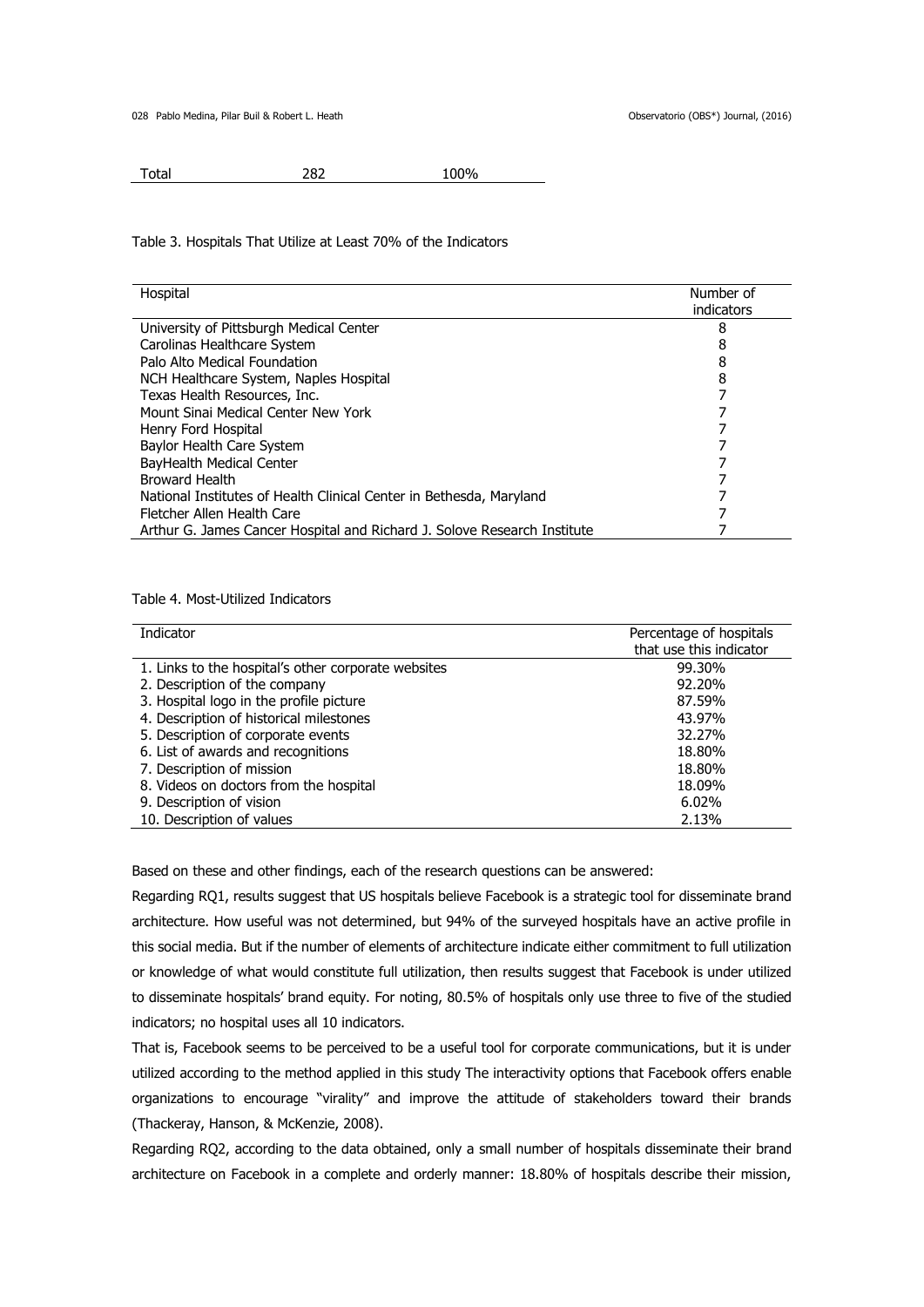6.02% describe their vision, and 2.13% describe their corporate values. Other aspects of corporate identity are more consistently addressed, such as the provision of links to the hospital's other corporate pages (99.30%) and the description of the hospital (92.20%). The links to other pages are of particular interest because, as noted by McCarroll et al. (2014), the success of a hospital in social media is determined by its ability to report accurately which other networks it is present in.

Regarding RQ3, most hospitals believe that thanks to Facebook, their organization's brand image can improve. In fact, 87.59% of the analyzed hospitals provide their corporate logo in their profile picture, 43.97% explain the hospital's major historical milestones (e.g., opening new offices or clinical findings), and 32.27% describe events in which the hospital participates, such as conferences, scientific meetings and other events for the dissemination of scientific information. As Park et al. (2011) note, healthcare organizations strategically use Facebook for branding and promoting their brand image. However, these organizations still must improve their use of the many tools applied to promote consumer-generated advertising and viral marketing. In social media, a hospital's brand identity is created through the profile. Therefore, it is important that photographs of the organization and information on the organization's history appear in this profile (Scott, 2010).

Regarding RQ4, according to the data obtained, Facebook allows hospital to differentiate their brand from the competition. According to the data obtained by analyzing the last 100 hospitals (World Hospitals Ranking Web of Spain's Superior Council of Scientific Research (Consejo Superior de Investigaciones Científicas de España - CSIC), only 31% of those hospitals have an active Facebook profile. However, hospitals that have a Facebook profile use only a few communications indicators, as it is shown in Table 5. At the same time, none of the bottom hospitals use links to other corporate websites, nor do they describe their vision and corporate values. Only 6.45% describe their mission. In relation to these hospitals, 58.05% use as corporate image their logo in the Facebook profile. Thus, the bottom ranked hospitals appear to use Facebook less strategically and comprehensively to create their brand identity.

Table 5. 300 first hospitals vs. 100 last hospitals

| Indicator                                           | 300 first | $100$ last |
|-----------------------------------------------------|-----------|------------|
| 1. Links to the hospital's other corporate websites | 99.30%    | $0\%$      |
| 2. Description of the company                       | 92.20%    | 29,03%     |
| 3. Hospital logo in the profile picture             | 87.59%    | 58,06%     |
| 4. Description of historical milestones             | 43.97%    | 3,23%      |
| 5. Description of corporate events                  | 32.27%    | 16,13%     |
| 6. List of awards and recognitions                  | 18.80%    | $0\%$      |
| 7. Description of mission                           | 18.80%    | 6,45%      |
| 8. Videos on doctors from the hospital              | 18.09%    | 6,45%      |
| 9. Description of vision                            | 6.02%     | $0\%$      |
| 10. Description of values                           | 2.13%     | $0\%$      |

# **Discussion**

Our results enable us to affirmatively answer the four questions on which this article is based, but with some reservation:

RQ1: For US hospitals, is Facebook a useful tool to disseminate brand architecture?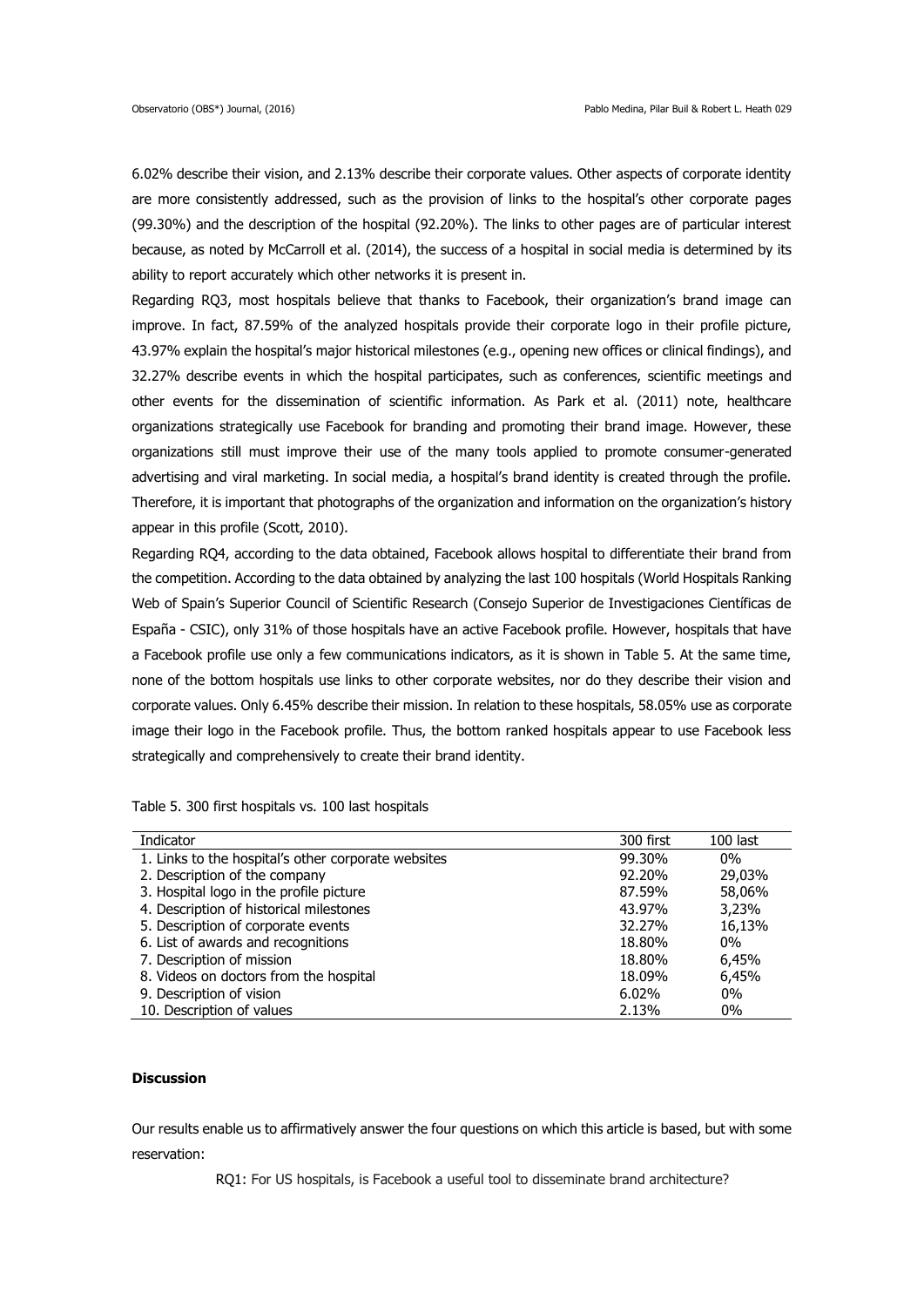RQ2: Do these organizations take advantage of the visibility afforded by Facebook to spread their brand architecture, i.e., their identity, mission, vision, values and culture? RQ3: Is Facebook viewed as a platform to enhance the hospital's brand image? RQ4: Does the use of Facebook in these ways and to these ends differentiate the top ranked US hospitals from the bottom ranked ones?

This article analyzed the usefulness and completeness of social media as a means for hospitals to disseminate their brand architecture. For such organizations, social media pose radical challenges that require hospitals to modify their communications strategies (Ratzan, 2011) if they are to properly manage the corporate image that is transmitted (Park, Rodgers, &Stemmle, 2011). Among social media, Facebook is prominent. Organizations that project an attractive brand identity through this social media can attract many visitors to their professional community (Tuten, 2008) and thereby more efficiently achieve their organizational goals (Park et al., 2011). These goals include reaching key publics and establishing the organizations' brand architecture. However, and this is crucial, even the highest ranked hospitals seem to underutilize Facebook because they do not use all of the elements of brand architecture. This is even more the case for the lower ranked hospitals.

The results presented in this study provide a solid basis for future research. Topics that could lead to future studies include the integration of Facebook with other social media and its impact on the construction of hospital branding, the role of social media in the hospital's overall corporate communications strategy and the impact of social media as a tool for internal communications. Such research would contribute positively to overcoming the limitations of this study, such as the neglect of the global strategies of institutional communication of the analyzed hospitals or the presence of the hospitals on other social media, such as Twitter, MySpace, LinkedIn and Patientslikeme.com.

# **Conclusions**

Social media networks are substantially transforming the institutional communications conducted by hospitals. There are several cornerstones in which hospital communications participate in social media. Among them are the active role of the patient, the increased presence of health professionals, the content integration and the need to constantly disseminate scientific content. As networks make for information about hospitals available to patients, those patients become seemingly insatiable in their search for information. This spiral effect suggests that the best hospitals, the ones with the most to say about their identity, mission, vision, values, culture, and image can and are taking advantage of the potential offered by Facebook.

In conclusion, three final ideas are worth noting. First, to properly integrate social media into a hospital's overall institutional communications plan, professional management of social media use is necessary. According to the study about the first 300 hospitals, only 37 hospitals utilize six or more indicators, and most hospitals do not describe transcendent corporate issues, such as the hospital's mission, vision, and values. According to the 100 bottom ranked hospitals, none hospitals describe its vision, values and only 6.45%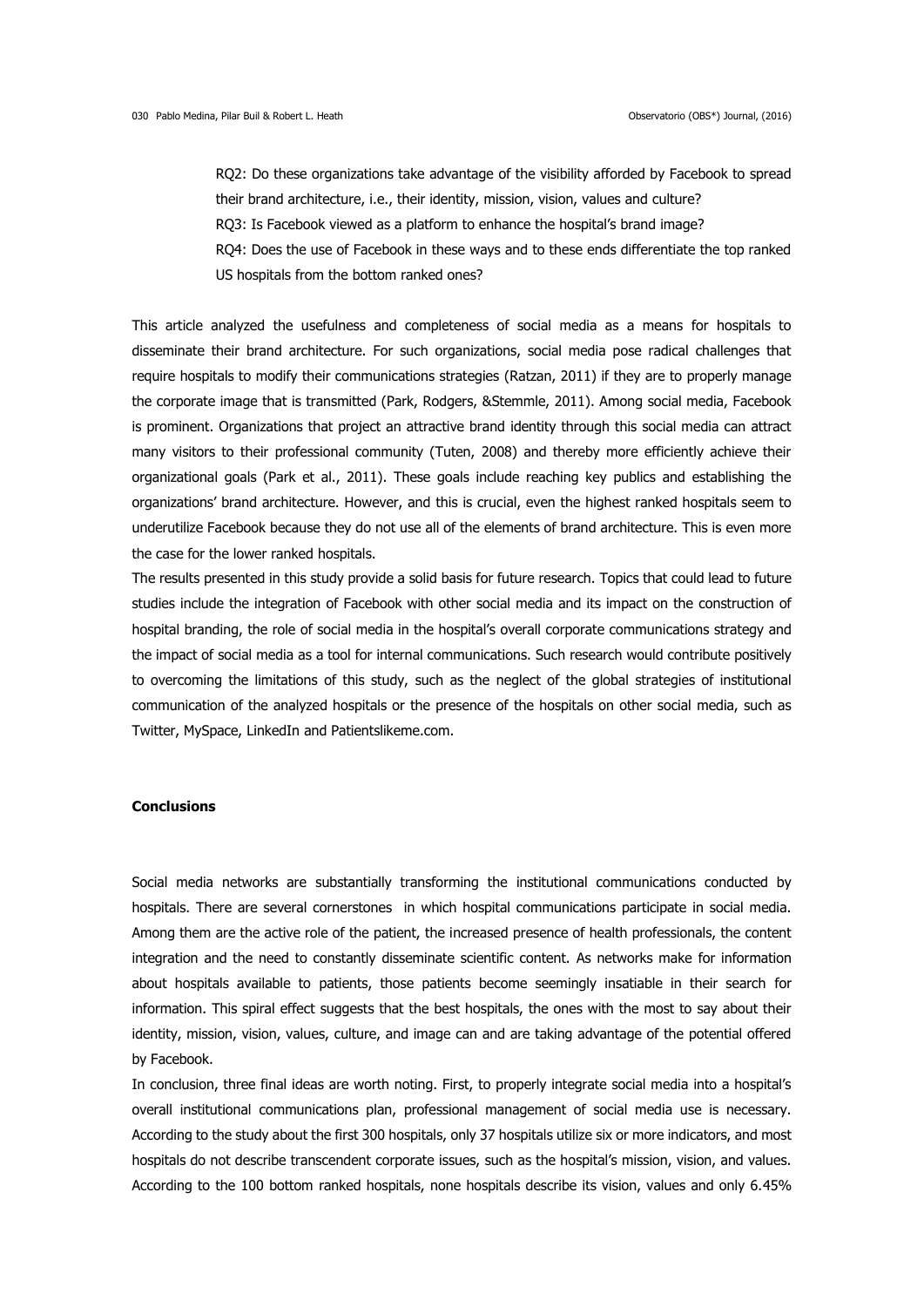explain its corporate mission. Second, the use of video as a tool for corporate communications on Facebook is not wide spread. In fact, only 18.09% of the leading 300 hospitals analyzed provide videos in which the leading figures are health professionals. Video represents an interesting opportunity for those hospitals that wish to reach all audiences, particularly young audiences and journalists. Third, beyond the concrete results of this study, it should be noted that before activating their Facebook profile, hospitals should reflect strategically on the communicative goals they wish to achieve through Facebook, the indicators they will use to measure their progress and the mechanisms that will enable continuous improvement in the pursuit of their objectives.

### **Bibliographical References**

- Abratt, R., &Kleyn, N. (2011). Corporate identity, corporate branding and corporate reputations: reconciliation and integration. European Journal of Marketing. 46, 1048-1063. doi:10.1108/03090561211230197
- Abratt, R., &Kleyn, N. (2012).Corporate identity, corporate branding and corporate reputations. *European* Journal of Marketing, 46, 1048-1063. doi: 10.1108/03090561211230197
- Adams, S. (2010). Revisiting the online health information reliability debate in the wake of web 2.0: An interdisciplinary literature and website review. International Journal of Medical Informatics, 79, 391-400. doi:10.1016/j.ijmedinf.2010.01.006
- Aggerholm, H., Andersen, M.,Asmuß, B., & Thomsen, C. (2009).Management conversations in Danish companies. Corporate Communications: An International Journal, 14, 264-279. doi:10.1108/13563280910980050
- Angelelli, C., & Geist-Martin, P. (2005). Enhancing culturally competent health communication: constructing understanding between providers and culturally diverse patients. In E. Berlin Ray (Ed.), Health communication in practice. A case study approach (pp. 271-283). Mahwah, NJ: Lawrence Erlbaum Associates.
- Anisimova, T. (2013). Evaluating the impact of corporate brand on consumer satisfaction. Asia Pacific Journal of Marketing and Logistics, 25, 561-589. doi:10.1108/APJML-12-2012-0132
- Argenti, P. (2003). Corporate communication. Boston, MA: McGraw-Hill/Irwin.
- Argenti, P. (2009). *Digital strategies powerful corporate communications*. New York, NY: McGraw-Hill.
- Atakan, S., &Eker, T. (2007).Corporate identity of a socially responsible university A case from the Turkish higher education sector. Journal of Business Ethics, 76, 55-68. doi:10.1007/s10551-006-9274-3
- Balmer, J. (2012). Strategic corporate brand alignment: perspectives from identity based views of corporate brands. European Journal of Marketing, 46, 1064-1092. doi:10.1108/03090561211230205
- Balmer, J., &Greyser, S.(2002). Managing the multiple identities of the corporation. California Management Review, 44, 72-86. doi:10.2307/41166133
- Balmer, J., &Greyser, S. (2006). Corporate marketing: Integrating corporate identity, corporate branding, corporate communications, corporate image and corporate reputation. European Journal of Marketing, 40, 730-741. doi:10.1108/03090560610669964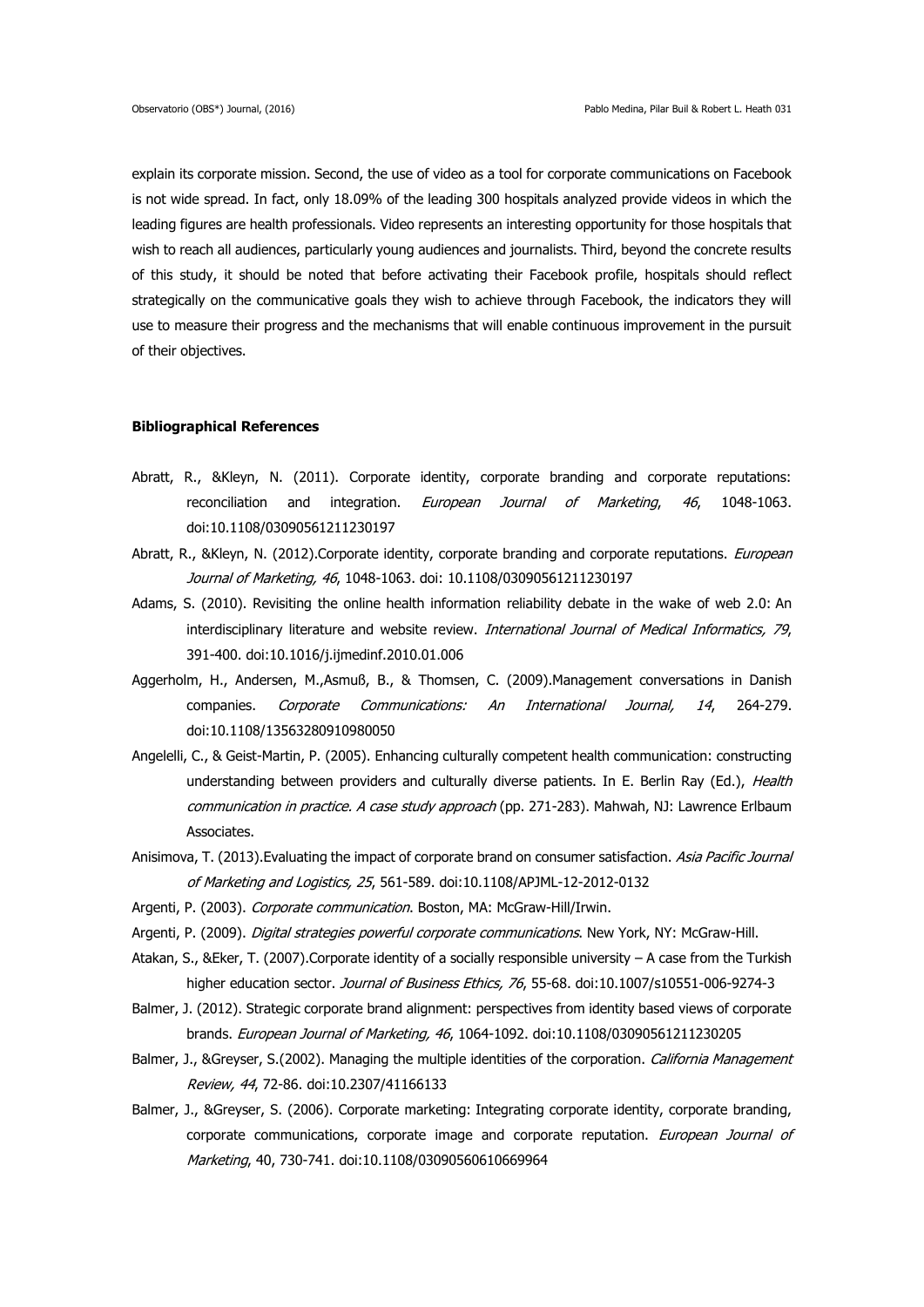- Balmer, J., Stuart, H., &Greyser, S. (2009). Aligning identity and strategy: Corporate branding at British Airways in the late 20th Century. California Management Review, 51, 6-23. doi:10.2307/41166491
- Barret, R. (2003). Libérer l'âme de l'entreprise. Bâtir une organisation visionnaire guidée par les valeurs. Paris, France: De Boeck. .
- Bartkus, B., & Glassman, M. (2008). Do firms practice what they preach? The relationship between mission statements and stakeholder management. Journal of Business Ethics, 83, 207-216. doi:10.1007/s10551-007-9612-0
- Berry, D. (2007). Health communication: Theory and practice. Maidenhead, UK: Open University Press.
- Blair-Loy, M., Wharton, A., & Goodstein, J. (2011). Exploring the relationship between mission statements and work-life practices in organizations. *Organization Studies, 32*, 427-450. doi:10.1177/0170840610397480
- Booth, N., &Matic, J. (2011). Mapping and leveraging influencers in social media to shape corporate brand perception. Corporate Communications: An International Journal, 16, 184-191. doi:10.1108/13563281111156853
- Brodie, R.,Ilic, A.,Biljana, J., &Hollebeek, L. (2011). Consumer engagement in a virtual brand community: An exploratory analysis. Journal of Business Research, 61, 105-114. doi:10.1016/j.jbusres.2011.07.029
- Brown, T.,Dacin, P., Pratt, M., &Whetten, D. (2006). Identity, intended image, construed image, and reputation: An interdisciplinary framework and suggested terminology. Journal of the Academy of Marketing Science, 34, 99-106. doi:10.1177/0092070305284969
- Bruhn, M.,Schoenmueller, V., &Schäfer, D. (2012).Are social media replacing traditional media in terms of brand equity creation? Management Research Review, 35, 770-790. doi:10.1108/01409171211255948
- Business2Community. (2013). Facebook marketing statistics you need to know. Retrieved from: http://www.business2community.com/facebook/facebook-marketing-statistics-you-need-to-know-0289953
- Capriotti, P. (1999). Planificación estratégica de la imagen corporativa. Barcelona, Spain: Ariel.
- Chun, R. (2005). Corporate reputation: Meaning and measurement. International Journal of Management Reviews, 7, 91-109. doi:10.1111/j.1468-2370.2005.00109.x
- Cléber, S.,Jin, L., Levinson, W., & Meltzer, D. (2008).Does doctor-patient communication affect patient satisfaction with hospital care? Results of an analysis with a novel instrumental variable. Health Services Research, 43, 1505-1519. doi:10.1111/j.1475-6773.2008.00849.x
- Cochran, D., David, F., & Gibson, K. (2008).A framework for developing an effective mission statement. Journal of Business Strategies, 25, 27-29.
- Cornelissen, J. (2004). Corporate communications.Theory and practice.London, UK: Sage.
- Costa, J. (2006). *Imagen corporativa en el siglo XXI*. Buenos Aires, Argentina: La Crujía.
- Dacin, P., & Brown, T. (2006).Corporate branding, identity and consumer response. Journal of the Academy of Marketing Science, 34, 95-99.
- Décaudin, J. M., Igalens, J., & Waller, S. (2006). La communication interne: Stratégies et techniques. Paris, France: Dunod.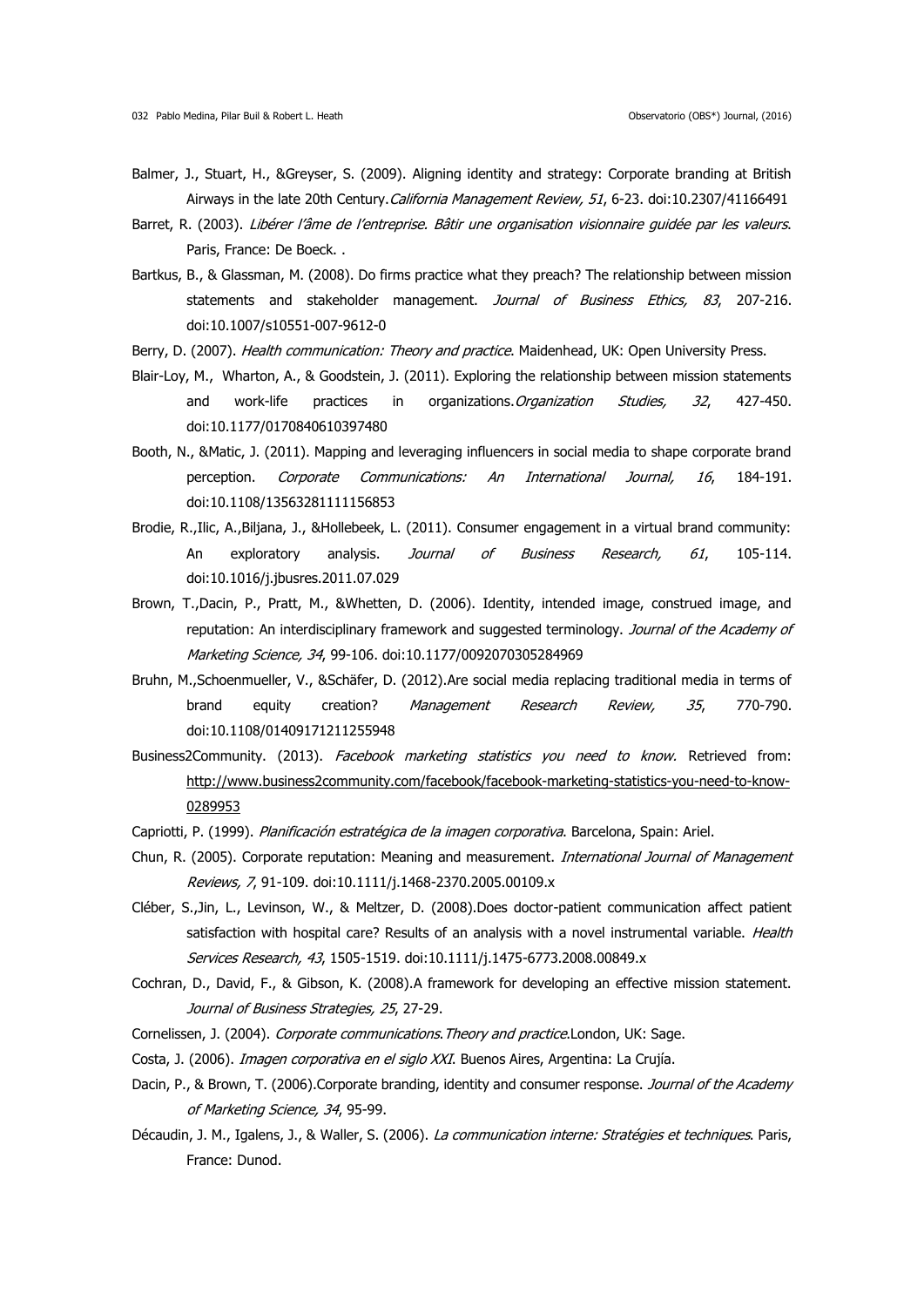- De Chernatony, L. (2010). From brand vision to brand evaluation: The strategic process of growing and strengthening brands. Burlington, MA: Routledge.
- De Chernatony, L., & Cottam, S. (2008). Interactions between organizational cultures and corporate brands. Journal of Product & Brand Management, 17, 13-24. doi:10.1108/10610420810856477
- Desmidt, S., Prinzie, A., & Decramer, A. (2011).Looking for the value of mission statements: a meta-analysis of 20 years of research. Management Decision, 49, 468-483. doi:10.1108/00251741111120806
- Divol, R., Edelman, D., & Sarrazin, H. (2012).Demystifying social media. McKinsey Quarterly, 2, 67-77.
- Expio (2015). 2015 Social Media Healthcare Report: the power of social media to transform our medical experiences. Texas: Expio.
- Eysenbach, G. (2008). Medicine 2.0: Social networking, collaboration, participation, apomediation, and openness. Journal of Medical Internet Research, 10, e22. doi:10.2196/jmir.1030
- Facebook Newsroom. (2014). Our mission. Retrieved from: http://newsroom.fb.com/company-info/
- Fanion, R. (2011). Social media brings benefits to top companies. Central Penn Business Journal, 27, 76.doi:10.1108/MIP-04-2013-0056.
- Frandsen, F., & Johansen, W. (2013).Corporate communication.In V. Bhatia& S. Bremner (Eds.), The Routledge handbook of language and professional communication (pp. 220-236). London, UK: Routledge.
- Gómez, L., & Soto, I. (2011).Social media as a strategic tool for corporate communication. Revista Internacional de Relaciones Públicas, 1, 157-174.doi:10.5783/RIRP-2-2011-09-157-174
- Goodman, M. (2006).Corporate communication practice and pedagogy at the dawn of new millenium. Corporate Communications: An International Journal, 11, 196-213. doi:10.1108/13563280610680803
- Gregory, A. (2007). Involving stakeholders in developing corporate brands: The communication dimension. Journal of Marketing Management, 23, 59 -73.doi:10.1362/026725707X178558
- Hays, S., Page, S., &Buhalis, D. (2013). Social media as a destination marketing tool: Its use by national tourism organizations. Current Issues in Tourism, 16, 211-239. doi:10.10180/13683500.2012.662215
- He, H. W., & Balmer, J. (2008). Identity studies: Multiple perspectives and implications for corporate-level marketing. European Journal of Marketing, 41, 765-785. doi:10.1108/03090560710752393
- He, H. W., &Balmer, J. (2013).A grounded theory of the corporate identity and corporate strategy dynamic. European Journal of Marketing, 47, 401-430. doi:10.1108/03090561311297391
- Heilmann, P. (2010). Employer brand image in a health care organization. Management Research Review, 33, 134-144. doi:10.1108/01409171011015829
- Hutter, K., Hautz, J., Dennhardt, S., &Füller, J. (2013).The impact of user interactions in social media on brand awareness and purchase intention: The case of MINI on Facebook. Journal of Product & Brand Management, 22, 342-351. doi:10.1108/JPBM-05-2013-0299
- Hyun, T., & Whitehill, K. (2011). Exploring the consequences of brand credibility in services. *Journal of* Services Marketing, 25, 260-272. doi:10.1108/08876041111143096
- Jaakson, K. (2010). Management by values: Are some values better than others? Journal of Management Development, 29, 795-806. doi:10.1108/02621711011072504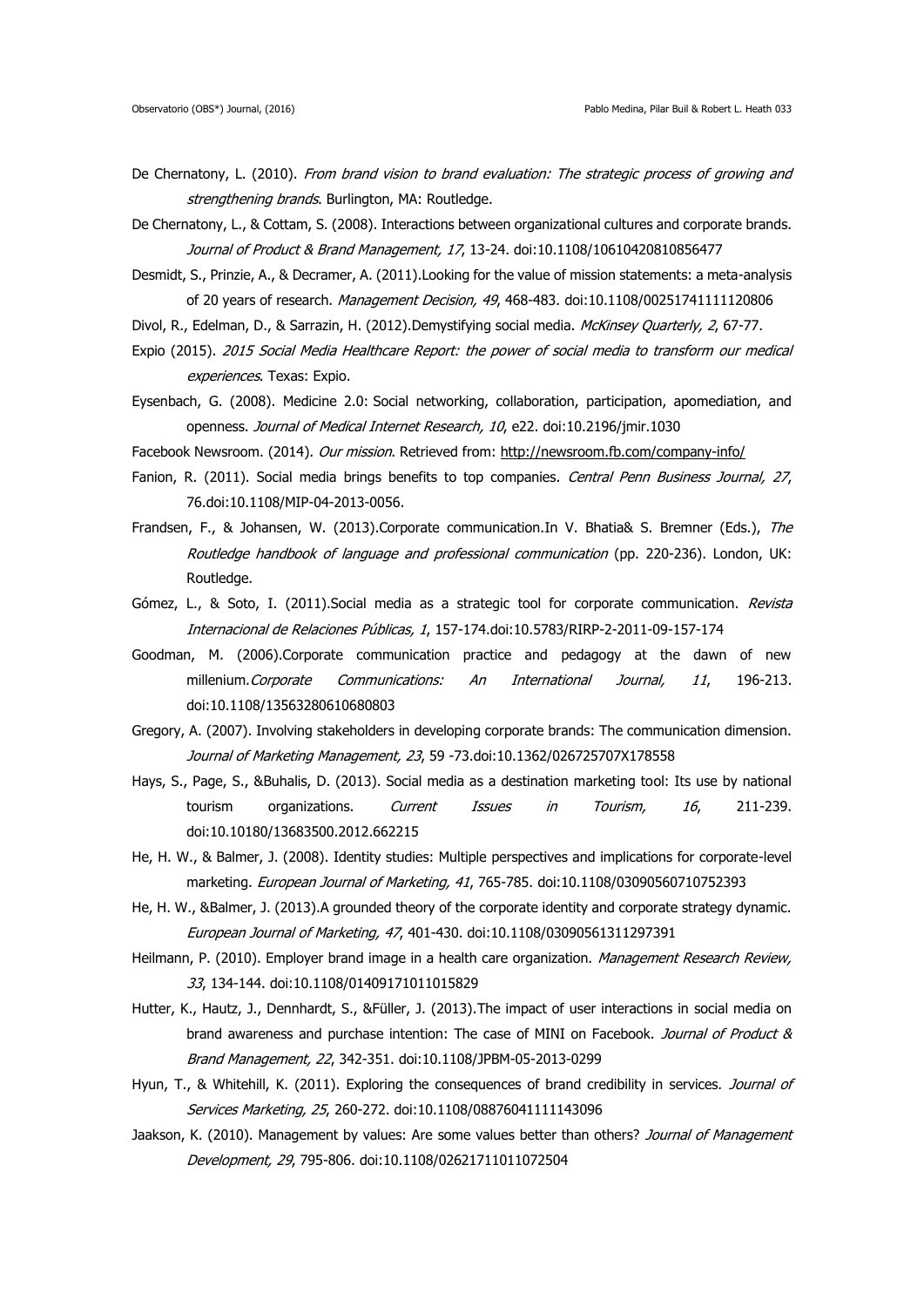- Jensen, H., Muñiz, A., &Arnould, E. (2009). How brand community practices create value. Journal of Marketing, 73, 30-51. doi:10.1509/jmkg.73.5.30
- Kamel, B., & Wheeler, S. (2007). The emerging Web 2.0 social software: An enabling suite of sociable technologies in health and health care education. Health Information and Libraries Journal, 24, 2-23. doi:10.1111/j.1471-1842.2007.00701.x

Kantabutra, S. (2008). What do we know about vision? Journal of Applied Business Research, 24, 127-138.

- Kantabutra, S., & Avery, G. (2010). The power of vision: Statements that resonate. Journal of Business Strategy, 31, 37-45.doi:10.1108/02756661011012769
- Kemp, E., Jillapalli, R., & Becerra, E. (2014).Healthcare branding: Developing emotionally based consumer brand relationships. Journal of Services Marketing, 28, 126-137. doi:10.1108/JSM-08-2012-0157
- Knox, S., &Bickerton, D. (2003). The six conventions of corporate branding. *European Journal of Marketing*, 37, 998-1016.doi:10.1108/03090560310477636
- Levy, P., &Birkner, C. (2011). Digital marketing 2011: What you need to know. Marketing News, 45, 10-14.
- Linke, A., &Zerfass, A. (2013). Social media governance: regulatory frameworks for successful online communications. Journal of Communication Management, 17, 270-286. doi:10.1108/JCOM-09- 2011-0050
- Luecke, R. (2007). Crisis management: Master the skills to prevent disasters mastering the media. Boston, MA:Harvard Business School Press.
- Marshall, J., &Adamic, M. (2010). The story is the message: Shaping corporate culture. Journal of Business Strategy, 31, 18-23. doi:10.1108/02756661011025035
- McCarroll, M.,Armbruster, S., Chung, J. E., Kim, J., McKenzie, A., &Von Gruenigen, V. (2014).Health Care and Social Media Platforms in Hospitals. Health Communication, 29, 947-952. doi:10.1080/10410236.2013.813831
- McCorkindale, T. (2010). Can you see the writing on my wall? A content analysis of the Fortune 50's Facebook social networking sites. Public Relations Journal, 4, 1-13.
- McKee, M., &Healy, J. (2002). Future hospitals.In M. McKee & J. Healy (Eds.), Hospitals in a changing Europe (pp. 281-284). Buckingham, UK: Open University Press.
- Medina, P. (2011). La diffusion online de la marque hospitalière. Le cas des hôpitaux français. Quaderni, 74, 97-104.
- Mora, J. M. (2009). Dirección estratégica de la comunicación. In J. M. Mora (Ed.), 10 ensayos de comunicación institucional (pp. 51-66). Pamplona, Spain: Eunsa.
- Morel, P. (2005). La communication d'entreprise. Paris, France: Vuibert.
- Naveen, K., Anil, J., &Smruthi, T. (2014). Impact of healthcare marketing and branding on hospital services. International Journal of Research Foundation of Hospital & Healthcare Administration, 2, 19-24. doi:10.5005/jp-journals-10035-1010
- Nelson, W., Taylor, E., & Walsh, T. (2014). Building an Ethical organizational culture. The Health Care Manager, 33, 158-164. doi:10.1097/HCM.0000000000000008
- Nieto, A. (2005). Comunicación institucional: bases para la evaluación. In M.Sevillano (Ed.), Reflexiones en torno a la libertad de empresa informativa(pp. 409-442), Madrid, Spain: Facultad de Ciencias de la Información, Universidad Complutense de Madrid.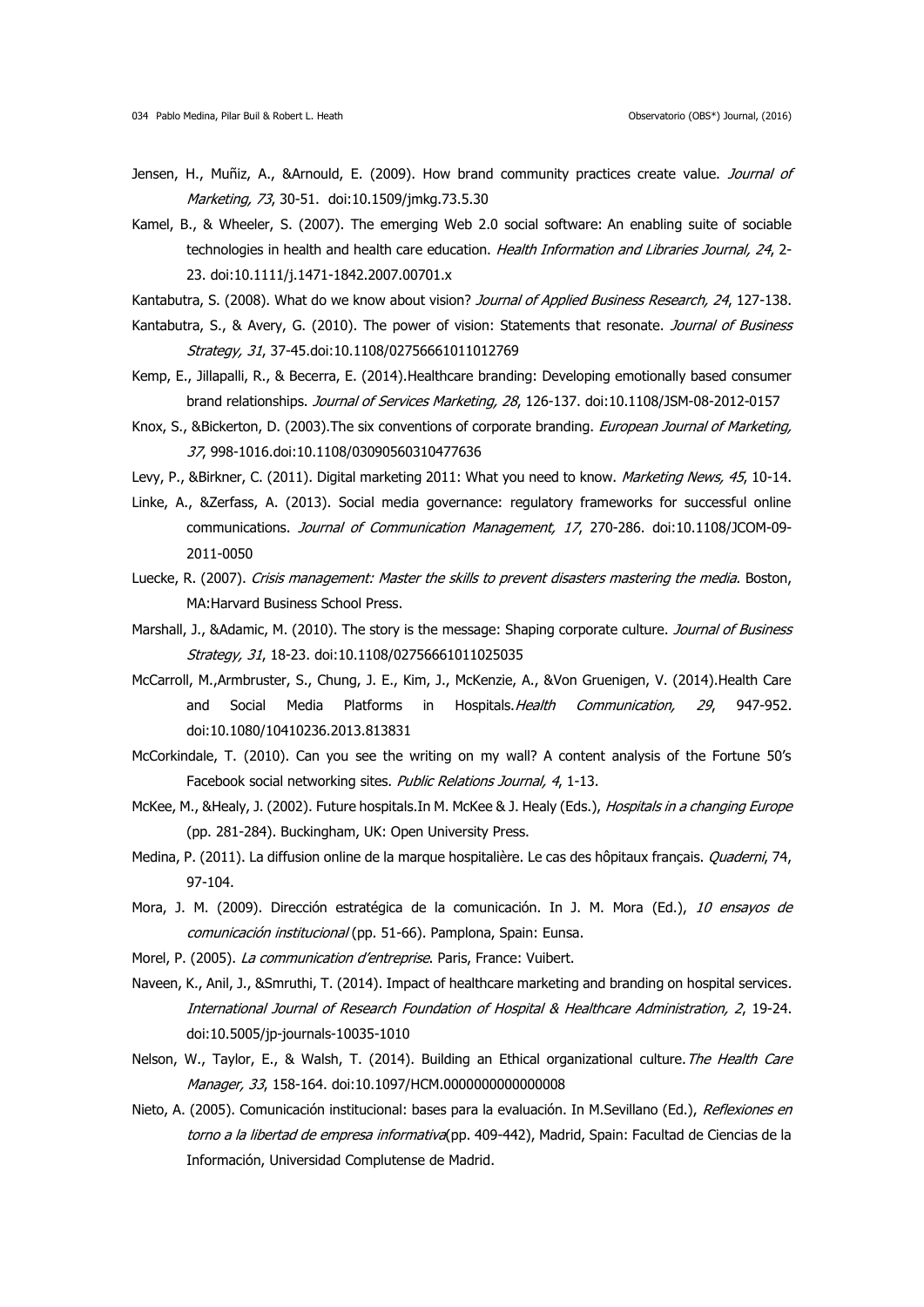- Okazaki, S. (2006). Excitement or sophistication? A preliminary exploration of online brand personality. International Marketing Review, 23, 279-303. doi:10.1108/02651330610670451
- Ongallo, C. (2007). Manual de comunicación: Guía para gestionar el conocimiento y las relaciones humanas en empresas y organizaciones. Madrid, Spain: Dyckinson.
- Park, H., Rodgers, S., & Stemmle, J. (2011). Health organizations' use of Facebook for health advertising and promotion. Journal of Interactive Advertising, 12, 62-77. doi:10.1080/15252019.2011.10722191
- Pinho, J. C., Rodrigues, A.P., & Dibb, S. (2014). The role of corporate culture, market orientation and organizational commitment in organizational performance. Journal of Management Development, 33, 374-398. doi:10.1108/JMD-03-2013-0036
- Ratzan, S. (2011).Our new "social" communication age in health. Journal of Health Communication: International Perspectives, 16, 803-804. doi:10.1080/10810730.2011.610220
- Rozental, T., George, T., & Chacko, A. (2010).Social networking among upper extremity patients, Journal of Hand Surgery, 35, 819-823.doi:10.1016/j.jhsa.2009.12.043
- Salzer-Mörling, M., &Strannegard, L. (2004). Silence of the brands. EuropeanJournal of Marketing, 38, 224-238. doi:10.1108/03090560410511203
- Scott, D. (2010). The new rules of marketing and PR: How to use social media, blogs, news releases, online video, and viral marketing to reach buyers directly. Hoboken, NJ:John Wiley & Sons.
- Sharma, N., &Kamalanabhan, T.J. (2012). Internal corporate communication and its impact on internal branding. Corporate Communications: An International Journal, 17, 300-322. doi:10.1108/13563281211253548
- Sheehan, N., & Isaac, G. (2014). Principles operationalize corporate values so they matter. Strategy &Leadership, 42, 23-30. doi:10.1108/SL-03-2014-0021
- Sparer, M. (2011). US healthcare reform and the future of dentistry. American Journal of Public Health, 10, 1841-1844.
- Thackeray, R., Hanson, C., & McKenzie, J. (2008).Enhancing promotional strategies within social marketing programs: Use of Web 2.0 social media. Health Promotion Practice, 9, 338-43.doi:10.1177/1524839908325335
- The Change Foundation. (2011). *Using social media to improve healthcare quality*. Toronto, Canada: The Change Foundation.
- Thomsen, S. (2005). Corporate governance as a determinant of corporate values. Corporate Governance: The International Journal of Business in Society, 5, 10-27. doi:10.1108/14720700510616569
- Toftoy, C., & Chatterjee, J. (2004). Mission statements and the small business. Business Strategy Review, 15, 41-44. doi:10.1111/j.0955-6419.2004.00326.x
- Tsimonis, G., &Dimitriadis, S. (2014). Brand strategies in social media. Marketing Intelligence &Planning, 32, 328-344.doi:10.1108/MIP-04-2013-0056
- Tuten, T. (2008). Advertising 2.0: Social media marketing in a Web 2.0 world. Westport, CT: Greenwood.
- Urde, M. (2003). Core value-based corporate brand building. *European Journal of Marketing, 37*, 1017-1040. doi:10.1108/03090560310477645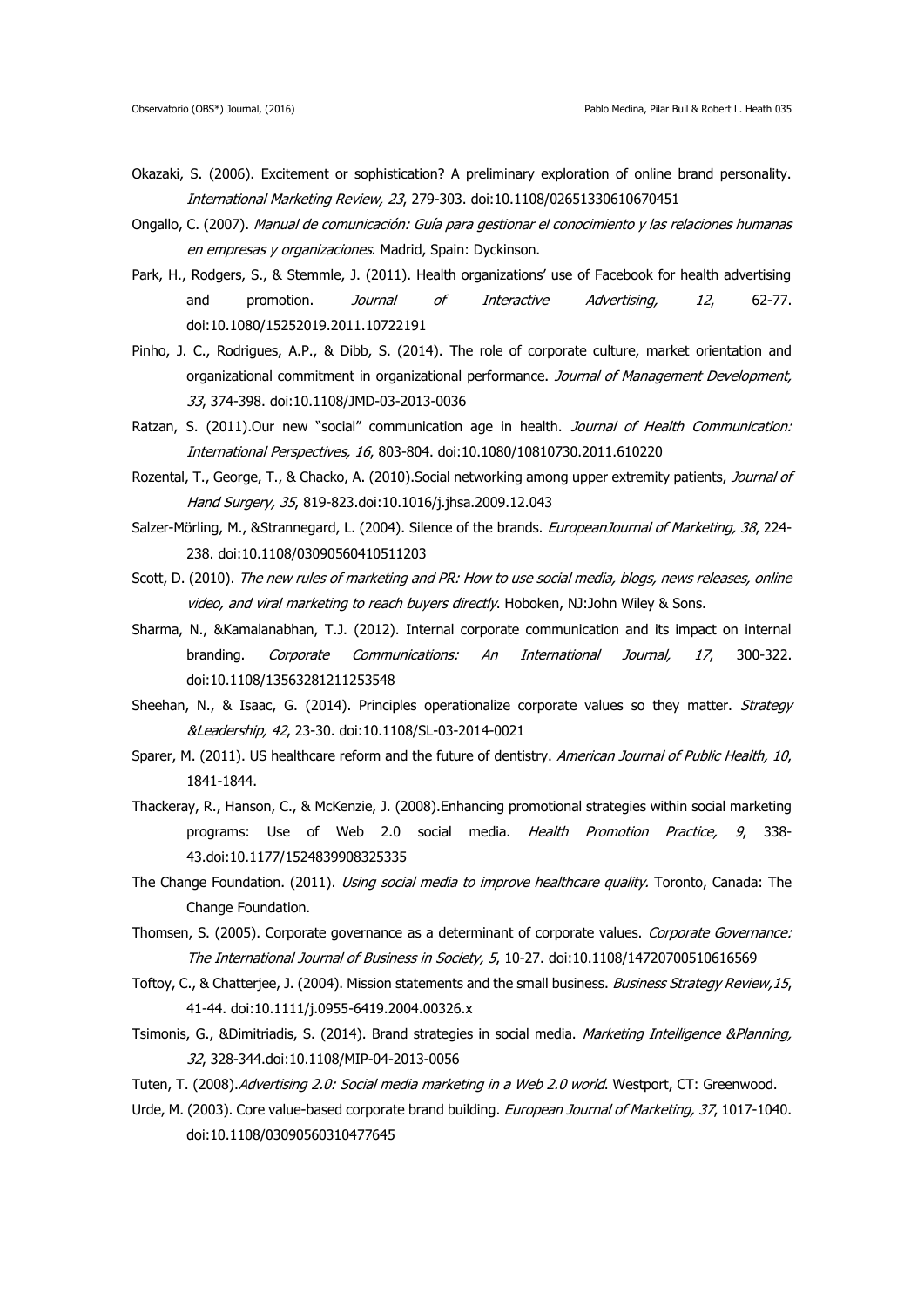- Vallaster, C., &Lindgreen, A. (2011). Corporate brand strategy formation: Brand actors and the situational context for a business-to-business brand. Industrial Marketing Management, 40, 1133-1143. doi:10.1016/j.indmarman.2011.09.008
- Van de Belt, T.,Berben, S., Samson, M.,Engelen, L., & Schoonhoven, L. (2012). Use of social media by Western European hospitals: Longitudinal study. Journal of Medical Internet Research, 14, e61.doi:10.2196/jmir.1992
- Van Riel, C., & Fombrun, C. (2007). *Essentials of corporate communication: Implementing practices for* effective reputation management. Abingdon, UK: Routledge.
- Waters, R., Burnett, E., Lamm, A., & Lucas, J. (2009). Engaging stakeholders through social networking: How nonprofit organizations are using Facebook. Public Relations Review, 35, 102-106. doi:10.1016/j.pubrev.2009.01.006
- Webster, F., & Keller, K. (2004). A roadmap for branding in industrial markets. Journal of Brand Management, 11, 388-402. doi:10.1057/palgrave.bm.2540184
- Whiteley, A., Price, C., & Palmer, R. (2013). Corporate culture change: Adaptive culture structuration and negotiated practice. Journal of Workplace Learning, 25, 476-498. doi:10.1108/JWL-09-2012-0069
- Wright, D., & Hinson, M. (2009). Examining how public relations practitioners actually are using social media. Public Relations Journal, 3, 1-33.

Wright, K., Sparks, L., & O'Hair, D. (2008). Health communication in the 21st century.Malden, MA: Blackwell.

### **Appendix**

Appendix 1: List of Analyzed 300 Hospitals of the top

In July 2014, according to the CSIC (Superior Council of Scientific Research (Consejo Superior de Investigaciones Científicas de España - CSIC), which is one of the most renowned scientific organizations in Europe, the 300 best hospitals in the United States were: 1) Cleveland Clinic Cleveland Ohio, 2) Johns Hopkins Medicine, 3) St Jude Children's Research Hospital, 4) Mayo Clinic Scottsdale AZ, 5) M D Anderson Cancer Center, 6) Massachusetts General Hospital, 7) Memorial Sloan Kettering Cancer Center, 8) Deer's Head Hospital Center, 9) Hartford Hospital, 10) Beth Israel Deaconess Medical Center Needham, 11) Brigham and Women's Hospital, 12) Aurora Health Care, 13) Providence Health & Services, 14) Kaiser Permanente CA, 15) Tricare Military Health System, 16) University of Pittsburgh Medical Center, 17) Navy Medicine, 18) Advocate Health Care, 19) University of North Carolina Healthcare, 20) University of Wisconsin Health, 21) Arizona State Hospital, 22) Children's Hospital of Philadelphia, 23) Seattle Children's Hospital and Medical Center, 24) NewYork-Presbyterian / Lower Manhattan Hospital, 25) Children's Hospital Boston, 26) Children's Mercy Hospitals and Clinics, 27) University of Virginia Health System, 28) Cincinnati Children's Hospital Medical Center, 29) Ochsner Health System, 30) Long Island Jewish Medical Center, 31) H Lee Moffitt Cancer Center & Research Institute, 32) Scripps Health System San Diego, 33) Sutter Health Hospitals, 34) Group Health Cooperative Health Care System Seattle, 35) Texas Health Resources Inc., 36) University of Maryland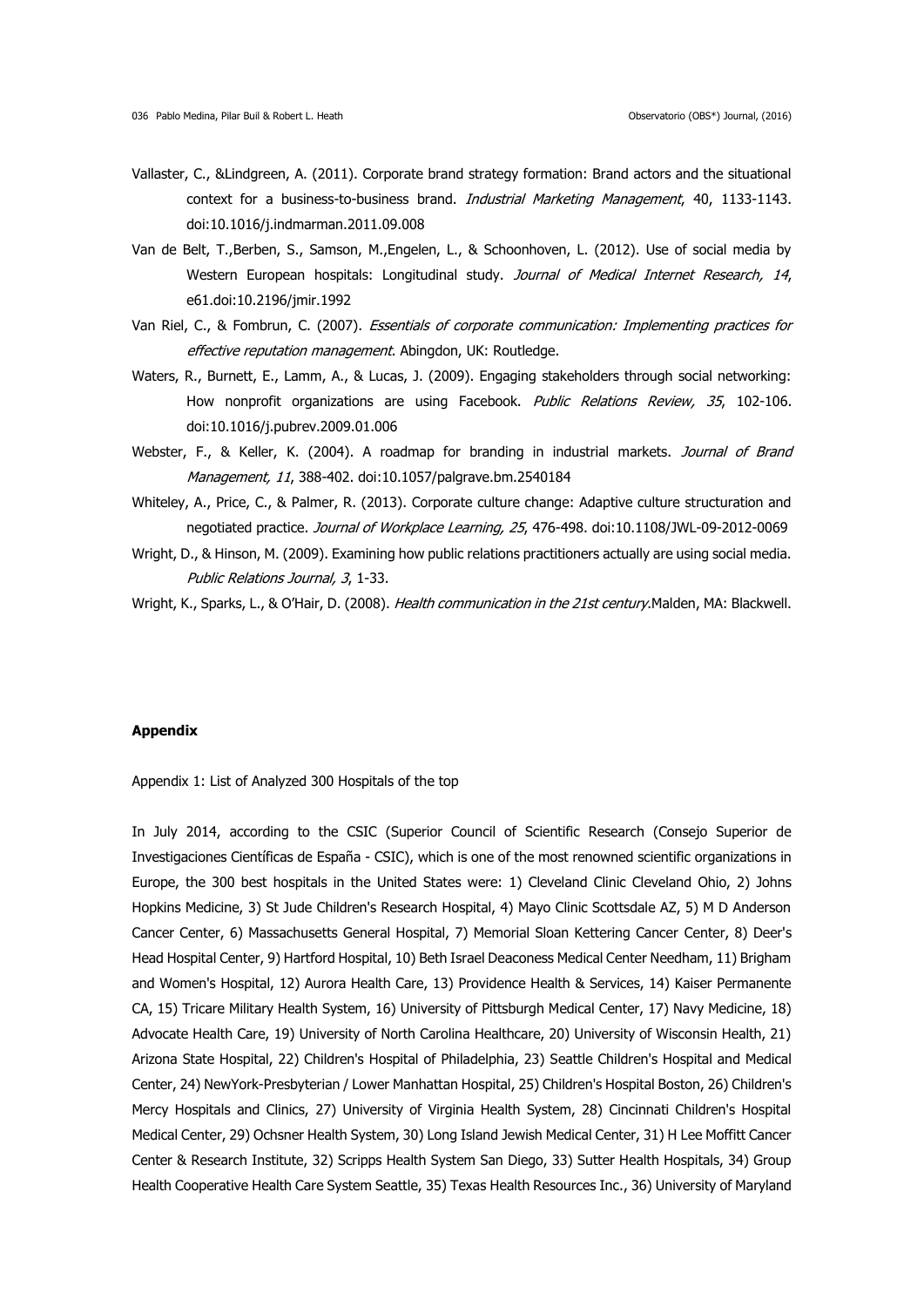Medical Center, 37) Carolinas Healthcare System, 38) Mount Sinai Medical Center New York, 39) Lahey Clinic, 40) Henry Ford Hospital, 41) University of Chicago Hospitals, 42) Partners Healthcare System, 43) Intermountain Healthcare ID, 44) Children's Healthcare of Atlanta Pediatric Hospital, 45) St David's Health Care, 46) UCLA University of California Los Angeles Health System CA, 47) Sanford Health (Union Hospital Mayville North Dakota), 48) Mercy, 49) Society of Cardiovascular and Interventional Radiology, 50) Peacehealth, 51) University of Iowa Hospitals and Clinics, 52) University of Michigan Health System, 53) University of Utah Health Care, 54) Nemours Healthcare for Children, 55) Children's National Medical Center Washington D.C, 56) Banner Health, 57) Indiana University Health Bloomington, 58) Kennedy Krieger Institute, 59) Baptist Health System San Antonio Texas, 60) Hospital for Special Surgery, 61) Allina Health, 62) Cedars Sinai Medical Center, 63) Fox Chase Cancer Center, 64) Ohio State University Medical Center Columbus Ohio, 65) Maine Medical Center, 66) Georgia Regents Health System, 67) Dana Farber Cancer Institute Boston MA, 68) Inova Health System Northern Virginia, 69) Lifebridge Health, 70) Community Health Network Indianapolis, 71) Scott and White Memorial Hospital, 72) Dartmouth Hitchcock Medical Center Lebanon NH, 73) University Hospitals of Cleveland Ohio, 74) Sherman Health Hospital, 75) California Pacific Medical Center, 76) NorthShore University HealthSystem, 77) University of Missouri Health Care, 78) Virginia Mason Medical Center WA, 79) Rex Healthcare, 80) Fort Healthcare, 81) City of Hope Duarte – California, 82) St Louis Children's Hospital, 83) HealthPartners, 84) Medical University of South Carolina, 85) Stanford Hospital & Clinics CA, 86) National Jewish Medical and Research Center, 87) Baylor Health Care System, 88) Palo Alto Medical Foundation, 89) Fairview Health Services, 90) Gwinnett Medical Center Lawrenceville Georgia, 91) Northwestern Memorial Hospital Chicago IL, 92) Jane & Terry Semel Institute for Neuroscience & Human Behavior at UCLA, 93) Sharp Healthcare San Diego CA, 94) Duke University Health System, 95) Lifespan Health System, 96) Froedtert Hospital and Medical College of Wisconsin, 97) University of California San Diego Medical Center, 98) Centura Health, 99) Willis Knighton Health System, 100) Nationwide Children's Hospital, 101) Edmond Medical Center, 102) Christiana Care Health System, 103) Boston Medical Center, 104) Catholic Healthcare West, 105) Franciscan Health System, 106) BayHealth Medical Center, 107) Texas Children's Hospital, 108) Riverside Health System, 109) SoutheastHealth, 110) University of Kentucky Healthcare Good Samaritan Hospital Lexington, 111) Seton Healthcare Family, 112) Emory Healthcare, 113) Childrens Hospital Los Angeles, 114) Nebraska Medical Center, 115) Catholic Health Services Lauderdale Lakes FL, 116) University of Pennsylvania Health System, 117) Marshfield Clinic, 118) St Luke's Idaho Health System, 119) Lurie Children's Hospital of Chicago (Children's Memorial Hospital), 120) Contra Costa Regional Medical Center, 121) Resurrection Health Care, 122) Florida Hospital Memorial System Ormond Beach FL, 123) Crouse Hospital Syracuse, 124) Weiss Memorial Hospital, 125) Methodist Health System North Texas Dallas Hospitals, 126) Cancer Treatment Centers of America, 127) Munson Healthcare (Mercy Hospital Cadillac), 128) Coxhealth, 129) Children's Hospital of Wisconsin, 130) Swedish Medical Center WA, 131) Norton Health Care, 132) Provena Health, 133) Temple University Children's Medical Center, 134) Memorial Hermann Northeast Hospital, 135) Phoebe Putney Memorial Hospital (Dorminy Medical Center), 136) Orlando Health, 137) University of Washington Medicine, 138) Avera Health, 139) Lee Memorial Health System, 140) Tenet Healthsystem Medical, 141) Anne Arundel Medical Center, 142) Greater Baltimore Medical Center, 143) Broward Health, 144) Greenville Health System, 145) National Institutes of Health Clinical Center in Bethesda Maryland, 146) Sarasota Memorial Hospital, 147) Children's Hospital of Pittsburgh, 148) Mclean Hospital Psychiatric Hospital, 149) Fletcher Allen Health Care, 150) Arthur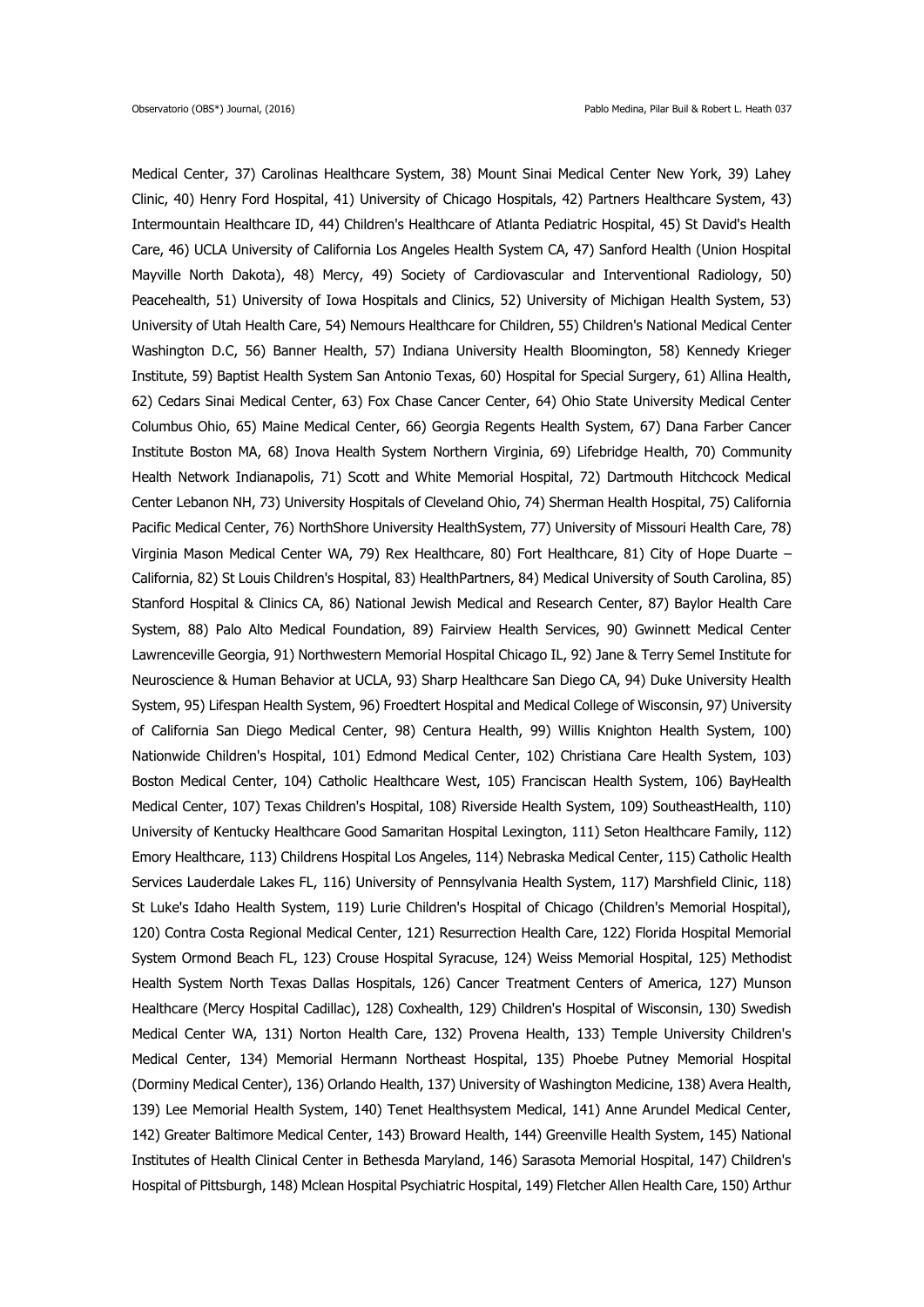G James Cancer Hospital and Richard J Solove Research Institute, 151) Oroville Hospital, 152) Baptist Health South Florida, 153) Hoag Hospital, 154) Winchester Hospital, 155) Penn State Milton S Hershey Medical Center, 156) Palmetto Health, 157) Christus Santa Rosa Health Care, 158) Mission Health, 159) Children's Hospital Denver, 160) Long Island IVF (East Coast Fertility), 161) Children's Hospitals & Clinics of Minnesota, 162) St John Health System Warren Michigan, 163) Sentara Healthcare, 164) Saint Luke's Health System, 165) Rady Children's Hospital San Diego, 166) National Cancer Institute Center for Cancer Research, 167) Vanderbilt Children's Hospital, 168) Adventist Midwest Health, 169) Geisinger Medical System, 170) Children's Medical Center of Dayton, 171) Mainehealth, 172) Oakwood Healthcare System, 173) Abrazo Health Care, 174) Edward Hospital & Health Services, 175) Montefiore Medical Center, 176) OhioHealth, 177) Texas Heart Institute at St Luke's Episcopal Hospital, 178) Loma Linda University Adventist Health Sciences Center, 179) Seattle Cancer Care Alliance WA, 180) Wellspan Health, 181) Legacy Health System Oregon, 182) Integris Health, 183) Kaleida Health Facility, 184) Piedmont Healthcare, 185) Meridian Health, 186) McLaren Health Care, 187) Cook Children's Health Care, 188) University of California San Francisco Medical Center CA, 189) Roswell Park Cancer Institute (Western New York Neuro Oncology Center), 190) William Beaumont Hospital, 191) St.Vincent Dunn Memorial Hospital, 192) Cooper University Hospital, 193) Johns Hopkins Children's Center, 194) Scottsdale Healthcare, 195) Health First Care Florida, 196) Robert Wood Johnson University Hospital New Brunswick New Jersey, 197) Vail Valley Medical Center, 198) Detroit Medical Center MI, 199) Yale New Haven Hospital, 200) Hospital Corporation of America, 201) Children's Hospital of The King's Daughters, 202) Greenwich Hospital Connecticut, 203) Novant Health, 204) Park Nicollet Health Services, 205) Dana Farber/Harvard Cancer Center Boston MA, 206) Akron Children's Hospital, 207) Spectrum Health, 208) New York Eye and Ear Infirmary, 209) St Joseph's Baptist Healthcare, 210) Bjc Healthcare, 211) Kindred Healthcare, 212) Miami Children's Hospital, 213) Barnes Jewish Hospital, 214) Valley Health System Ridgewood NJ, 215) MaineGeneral Health, 216) Wellstar Health System, 217) Metrohealth System, 218) Children's Hospital Central California, 219) Healtheast Care System, 220) Multicare Health System WA, 221) Humana Military Healthcare Services, 222) KidspeaceChildrens Hospital, 223) Virginia Commonwealth University Health System, 224) Children's Medical Center of Dallas, 225) Dartmouth-Hitchcock Norris Cotton Cancer Center, 226) Via Christi Health System, 227) Memorial Healthcare System South Florida Hospital, 228) Reid Hospital & Health Care Services, 229) Promedica Health System, 230) UnityPoint Health, 231) Wakemed Health & Hospitals Raleigh, 232) Children's Hospital of Orange County, 233) South Carolina Hospital Association, 234) University Health System Hospital San Antonio, 235) J C Blair Memorial Hospital, 236) Somerset Medical Center, 237) Genesis Health System Davenport IA, 238) Chatham Hospital, 239) Maimonides Medical Center Brooklyn New York, 240) Metrowest Medical Center, 241) University of Pittsburgh Cancer Institute, 242) All Children's Hospital, 243) Springfield Hospital, 244) Bascom Palmer Eye Institute, 245) Mercy Hospital Medical Center des Moines, 246) Hunterdon Healthcare, 247) Middlesex Hospital, 248) Genesis Healthcare, 249) Saint Barnabas Health Care System, 250) Atlantic Health System, 251) John Muir Health Surgery Center Hospital and Medical Center, 252) University of Kansas Hospital, 253) University of Florida Health, 254) Community Medical Center MT, 255) NCH Healthcare System Naples Hospital, 256) Brandon Regional Hospital, 257) Mississippi Baptist Health Systems Inc., 258) Lancaster General, 259) EyeCare America, 260) Keesler Afb Medical Care, 261) Albert Einstein Healthcare Network, 262) Penrose St Francis Health Services, 263) Frederick Memorial Healthcare System, 264) Thomas Jefferson University Hospital, 265) Main Line Health, 266) Tufts New England Medical Center & Floating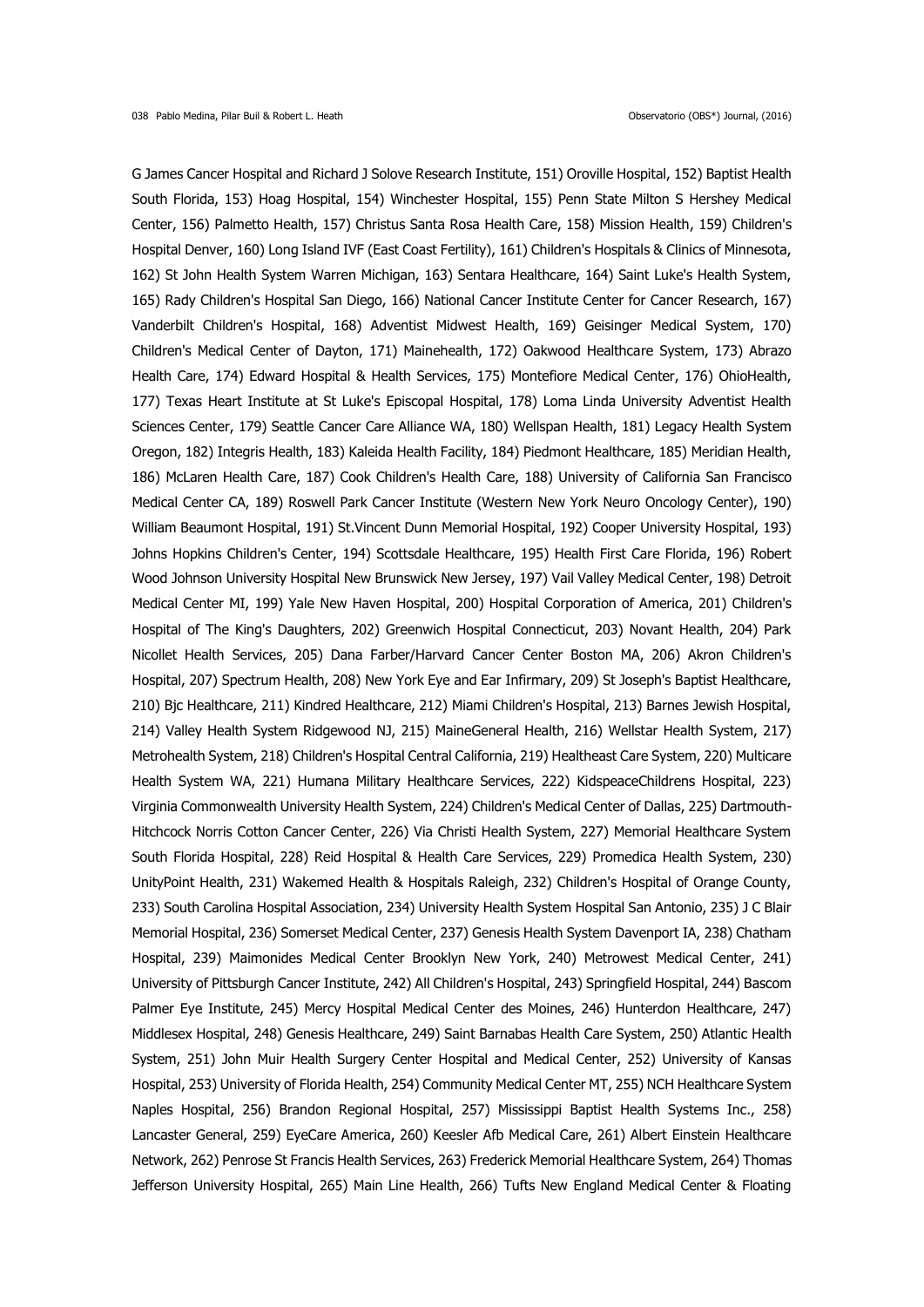Hospital for Children, 267) El Camino Hospital Mountain View CA, 268) Covenant Health Knoxville TN, 269) University of Arkansas for Medical Sciences UAMS Medical Center , 270) Louisiana State University Health Sciences Center Shreveport, 271) Valley Health Winchester VA, 272) University of Tennessee Medical Center, 273) New Hanover Health Network, 274) Adventist Healthcare Rockville MD, 275) Massachusetts Eye and Ear Infirmary, 276) Denver Health, 277) St Marys of Evansville, 278) Fort Walton Beach Medical Center, 279) Ministry Health Care, 280) Marquette General Health System Regional Medical Center, 281) Macneal Hospital, 282) Cleveland Clinic Lerner Research Institute Cleveland Ohio, 283) Centra Health, 284) Morton Plant Mease Health Care, 285) University of Colorado Hospital, 286) University of Arizona Health Network, 287) Trident Health System, 288) West Penn Allegheny Health System, 289) North Florida Regional Medical Center, 290) Children's Hospital of Michigan, 291) Dell Children's Medical Center of Central Texas, 292) Affinity Health System, 293, Arkansas Children's Hospital Heart Center, 294) Houston Methodist, 295) Umass Memorial Health Care, 296) Lucile Packard Children's Hospital At Stanford CA, 297) Unity Health System, 298) Columbia University Medical Center Department of Surgery, 299) University Health Care System y 300) St Anthony Hospital Denver CO.

Página a constantino de la constantino de la constantino de la constantino de la constantino de la constantino<br>De la constantino de la constantino de la constantino de la constantino de la constantino de la constantino de [http://hospitals.webometrics.info/es/North\\_america\\_es/Estados%20Unidos%20de%20Am%C3%A9rica](http://hospitals.webometrics.info/es/North_america_es/Estados%20Unidos%20de%20Am%C3%A9rica)

# Appendix 2. List of last 100 Hospitals

In July 2014, according to the CSIC, the 100 last hospitals in the United States were as follows: 1) E J Noble Hospital of Governeur, 2) McCall Memorial Hospital, 3) Columbus Community Hospital, 4) Northridge Medical Center, 5) Oneida County Hospital Id, 6) Decatur County General Hospital Parsons Tennessee, 7) Riverside Medical Center Franklinton Louisiana, 8) Bethesda Center for Reproductive Health and Fertility, 9) Shifa Community Clinic, 10) River Point Behavioral Health Jacksonville Florida, 11) Bamberg County Hospital & Nursin Center, 12) William Bee Ririe Hospital, 13) Women's Health Clinic Shreveport Obgyn, 14) Little Rock Eye Clinic, 15) St John's Lutheran Hospital Libby Montana, 16) Uconn Health Center Clinical Research Center, 17) Appleton Area Health Services, 18) JFK Health System (Solaris Health Systems), 19) Kindred Hospital Pittsburgh, 20) Saunders County Health Services, 21) Cardiac Study Center, 22) Sequoyah Memorial Hospital, 23) Lake Area Medical Center, 24) Patient's Hospital of Redding, 25) Woman's Center for Reproductive Medicine Louisiana Fertility Clinic, 26) Keokuk Health Systems, 27) Greenwich Fertility & Ivf Center P.C., 28) Lincoln Center Obstetrics & Gynecology P.A., 29) Dr Bills Clinic Inc., 30) Mcnairy Regional Hospital, 31) Mckenzie Regional Hospital McKenzie TN, 32) Kindred Hospital Fort Worth, 33) Eye Clinic Inc.Massillon, 34) Towner County Medical Center, 35) Santamaria Eye Center, 36) Santiam Memorial Hospital OR, 37) Shapiro Laser Eye Center, 38) DeSoto Regional Heath System Mansfield Louisiana, 39) Brownfield Regional Medical Center, 40) Nelson County Health System Care Center, 41) Wyandot Memorial Hospital, 42) Pioneer Community Hospital of Aberdeen, 43) Sanford Tracy Medical Center, 44) West Coast Infertility Medical Clinic Inc., 45) Midtown Urology and Midtown Urology Surgical Center, 46) Massac Memorial Hospital, 47) North General Hospital, 48) Visalia Medical Clinic, 49) Winn Parish Medical Center, 50) Kindred Hospital Central Tampa, 51) Kindred Hospital Cleveland Gateway, 52) Franklin County Memorial Hospital &